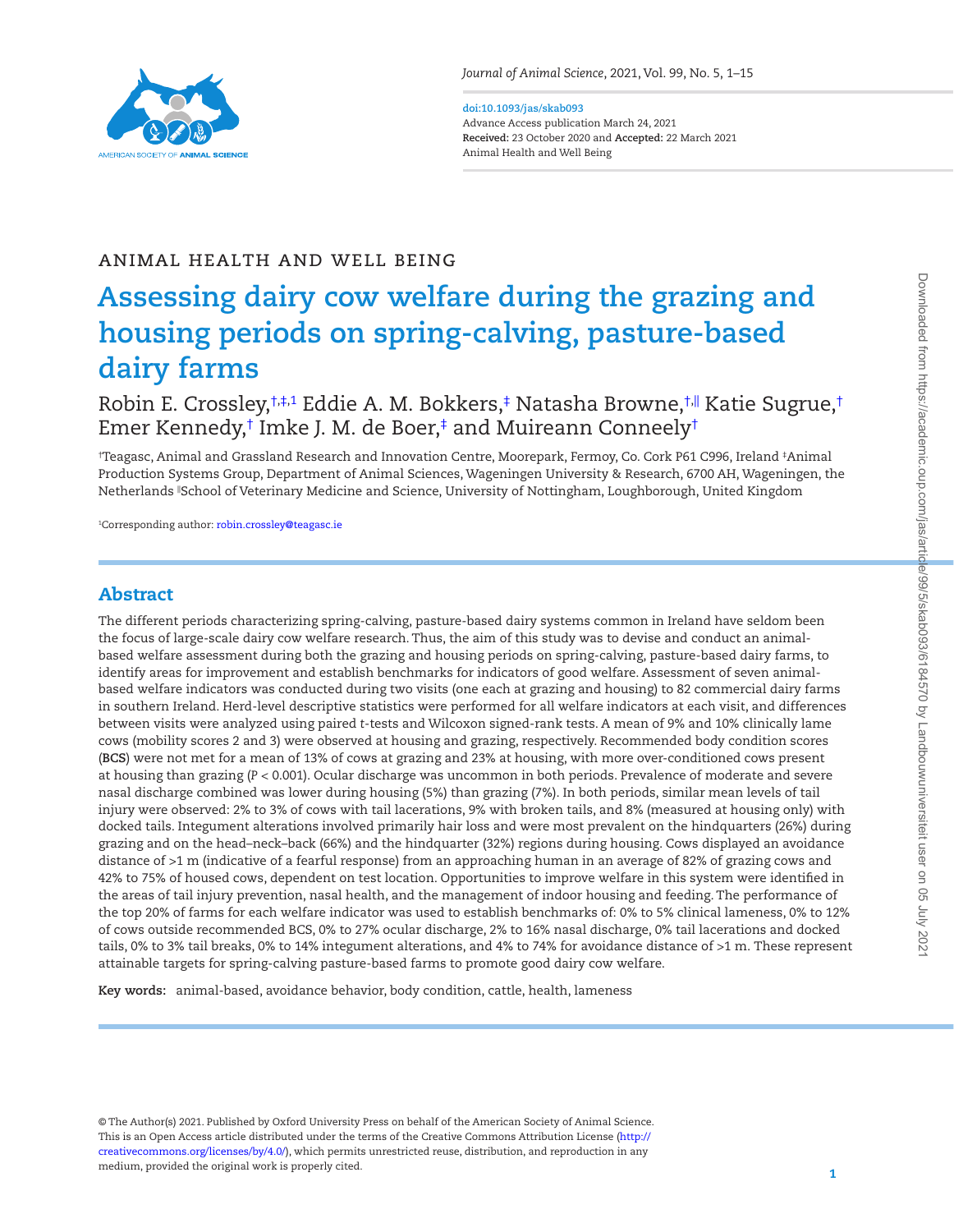| Abbreviations      |                                     |
|--------------------|-------------------------------------|
| <b>AHDB</b>        | Agriculture and Horticulture        |
|                    | Development Board                   |
| <b>BCS</b>         | body condition score                |
| FF                 | feed-face                           |
| <b>ICBF</b>        | Irish Cattle Breeding Federation    |
| MS                 | mobility score                      |
| <b>NS</b>          | nasal score                         |
| OS                 | ocular score                        |
| VISIT <sub>1</sub> | grazing period farm visit (April to |
|                    | September 2019)                     |
| VISIT2             | housing period farm visit (October  |
|                    | 2019 to February 2020)              |
|                    |                                     |

# Introduction

Maintaining good animal welfare is a vital component of a sustainable dairy production system. Not only to sustain continued support from the public but also because producers have an ethical responsibility to ensure that the animals under their care are free from unnecessary suffering and able to experience a life worth living. Optimal welfare requires that animals have all the necessities to maintain good biological health and function, are able to perform important and highly motivated natural behaviors, and are able to experience an overall positive affective state ([Fraser, 2008\)](#page-13-0). What most of the on-farm welfare assessment protocols have in common is their use of animal-based indicators of welfare, chosen because they directly reflect the experience of a cow within her environment as opposed to the resources provided [\(Whay](#page-14-0) [et al., 2003;](#page-14-0) [Webster et al., 2004\)](#page-14-1). However, the majority of existing dairy cow welfare assessment protocols have been designed to evaluate animals when housed and thus do not take into account the grazing period in pasture-based dairy production systems.

Whereas there are many advantages of access to pasture on dairy cow welfare, including the reduced prevalence of lameness [\(Olmos et al., 2009](#page-13-1)) and mastitis ([Washburn et al., 2002](#page-14-2)) and the ability to perform natural grazing behaviors, there are also challenges. Cows at pasture have a greater risk of internal parasites ([Mee, 2012\)](#page-13-2) and are exposed to inclement weather, such as rain, wind, or heat, rarely with access to shelter [\(Van laer](#page-14-3) [et al., 2014](#page-14-3)). When cows are transferred indoors for the winter housing period, they must contend with additional challenges, such as a change in diet from grazed pasture to silage (O′[Driscoll](#page-13-3) [et al., 2008\)](#page-13-3), introduction to concrete or slatted flooring, which may negatively affect claw health ([Cook et al., 2004](#page-12-0)), reduced air quality ([Casey et al., 2006\)](#page-12-1), and reduced feeding and lying space allowance, which may lead to increased agonistic behavior [\(Kondo et al., 1989\)](#page-13-4).

To date, there has been little large-scale research into the welfare of dairy cows encompassing both phases of pasturebased systems, which include a period of housing. Most of the previous studies of these systems have been small in scale, such as [Olmos et al. \(2009\),](#page-13-1) which focused on groups of cows on a single Irish farm managed either at pasture or in continuous housing. [Burow et al. \(2013\)](#page-12-2) evaluated 41 Danish herds, yet with a minimum access to pasture of only 5 h/d for ≥ 120 d/yr. [Wagner](#page-14-4) [et al. \(2018\),](#page-14-4) who studied a combination of 32 organic and conventional herds in Germany, categorized pasture access time between 0 and  $\geq 12$  h/d, and all farms were provided additional silage year-round. In contrast, cows on a typical Irish pasturebased dairy farm are at pasture 24 h/d for an average of 229 d/ yr [\(Teagasc, 2019\)](#page-13-5).

The paucity of dairy cow welfare data available for Irish pasture-based systems is particularly noteworthy considering that the Irish dairy sector has undergone substantial growth in recent years resulting from the elimination of European Union milk production quotas in 2015. Since this time in Ireland, farm sizes have increased by 7% to an average of 59 ha, herd sizes have increased by 13% to an average of 80 cows/farm, and the total number of dairy cows in the country has increased by 21% to 1.4 million animals in 2019 [\(Hennessy and Moran, 2015](#page-13-6); [Donnellan et al., 2020](#page-12-3)). Such expansion throughout the sector poses a potential risk to dairy cow welfare if management practices and infrastructure are not adapted to the continually expanding herd and farm sizes.

In order to optimize cow welfare and ensure a sustainable dairy sector, it is vital to understand the impact of current on-farm management practices. Therefore, the objective of this study was to devise and conduct an animal-based welfare assessment during both the grazing and housing periods on a large cross-section of Irish, spring-calving, pasturebased dairy farms. Through descriptive analysis of different welfare measures, this study further aims to identify areas for improvement and establish benchmarks for various animalbased indicators of welfare.

# Materials and Methods

All experimental procedures received ethical approval from the Teagasc Animal Ethics Committee (TAEC 197-2018) and were conducted in accordance with the Cruelty to Animals Act (Ireland 1876, as amended by European Communities regulations 2002 and 2005) and the European Community Directive 86/609/ EC. All statistical procedures were carried out using SAS 9.4 (SAS Institute Inc., Cary, NC, USA).

#### **Farm selection criteria**

This study includes data from 82 commercial dairy farms in the Republic of Ireland, visited twice between April 2019 and February 2020. Farms were selected from the Irish Cattle Breeding Federation (**ICBF**), the national information database for the dairy and beef farming sector. All farms operated a conventional (non-organic), pasture-based (>200 d/yr grazing grass), primarily spring-calving system (≤7% cows calving outof-season from July to November 2019), consisting of primarily cross-bred dairy breeds (majority Holstein, Friesian, and Jersey cross) and purebred Holstein cows. The target herd size was 30 to 250 cows, which represented 95% of all farms meeting the above criteria. All farms were selected from within the primary dairy-producing counties of Ireland: Cork, Tipperary, Limerick, Kerry, Kilkenny, Waterford, and Wexford, which account for 69% of all dairy cows in the country [\(Central Statistics Office, 2020](#page-12-4)). For feasibility, all farms were also within a 2-h driving distance from the Teagasc Moorepark research center, located in Fermoy, Cork, Ireland.

# **Farm recruitment**

An initial target of 100 farms was determined as the maximum number of farms that could reasonably be visited within the time frame, and with the resources available, while still providing as representative a sample as possible. Using the SURVEYSELECT procedure, 500 farms were randomly selected from an initial list of 3,388 farms meeting the selection criteria. These farms were sent a letter outlining the study and inviting them to contact the research team if interested in participating.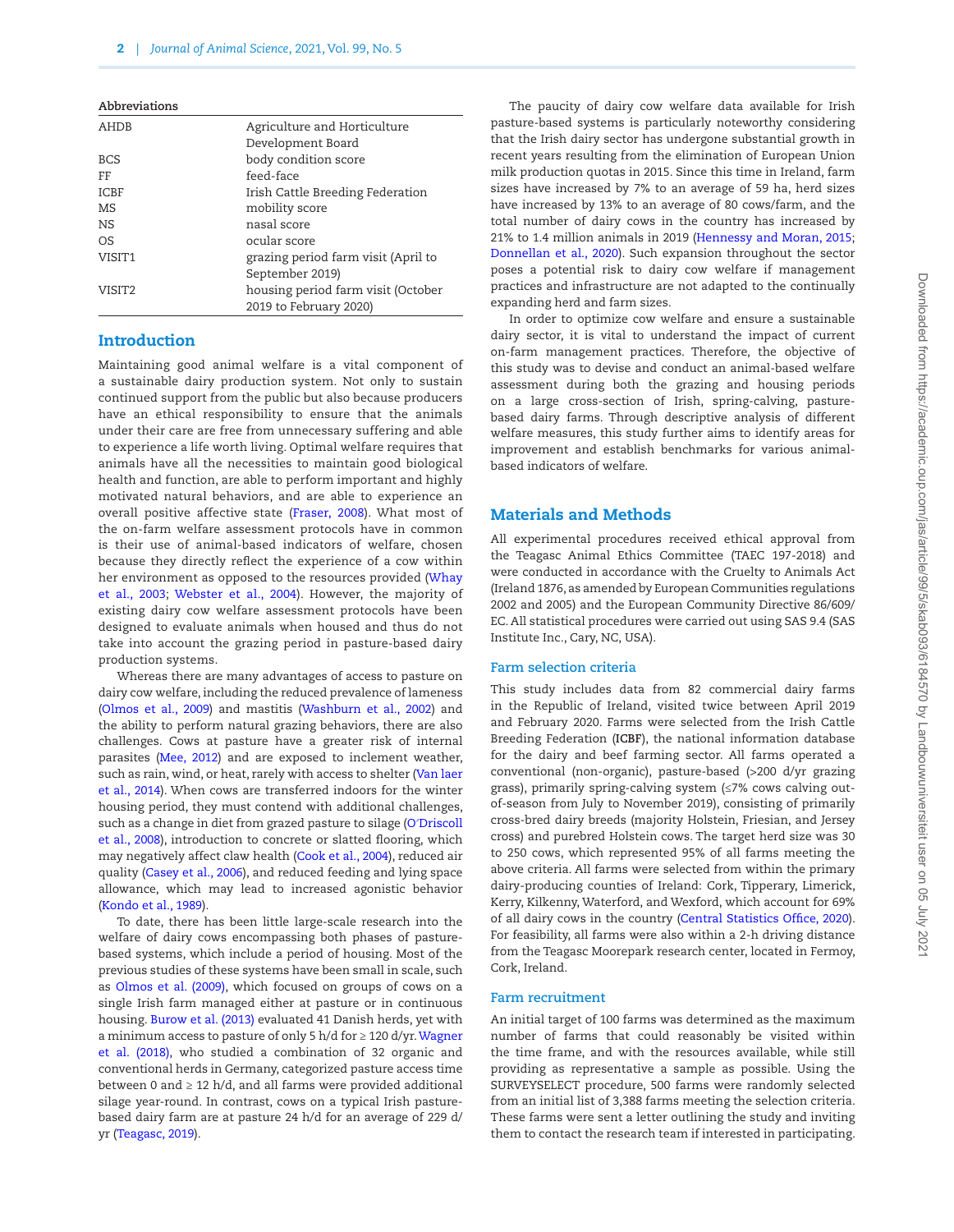A total of 121 farms replied (24% response rate). Nine of these were deemed unable to facilitate the study procedures, and a further 10 declined to participate. The first 100 eligible farms were selected for enrollment in the study. In the final weeks of the study, seven initially enrolled farms were no longer available to participate. The two remaining farms from the first round of selection were contacted. A further 18 farms were randomly selected from the pool of remaining farms using the RANDBETWEEN procedure, and they were invited by phone to participate (56% response rate) in order to source the seven required farms.

In total, 103 farms were visited during the grazing season (**VISIT1**; April to September 2019). A second visit was planned for all farms during the housing period (**VISIT2**; October 2019 to February 2020) once their herd had transitioned to full-time housing (i.e., cows housed 24 hr/d). However, some farmers decided to withdraw from the study prior to VISIT2; therefore, only 87 farms were revisited during this period. The mean interval between VISIT1 and VISIT2 was  $168 \pm 53.6$  d (range 65 to 262 d).

Of the 103 total visited farms, two farms were excluded from the study as they were found, upon arrival, to milk cows only once per day. A third farm was excluded because it operated a robotic milking system that prevented us from collecting data in a manner consistent with the other study farms. A final four farms were excluded because too many cows calved out of season to meet the spring-calving criteria. For the purposes of this study, only those farms from which we were able to collect data for both the summer grazing period and winter housing period were included, resulting in a total of 82 farms.

#### **Farm visit procedure**

At VISIT1, one farm was assessed each day, either during or immediately following morning milking. Visits began with animal scoring, followed by a behavioral test of the cows and a management survey completed with the farmer. At VISIT2, the team was able to assess two farms per day (one each in the morning and afternoon) because of a shorter visit duration and more flexibility in start time, as many farms had finished milking or had altered milking schedules during dry-off. The same animal scoring procedure was conducted as in VISIT1, followed by a modified behavioral test and a management survey specific to VISIT2.

Animal scoring consisted of mobility (**MS**), body condition (**BCS**), and health scoring. To facilitate animal scoring, all cows passed sequentially through a handling area consisting of a race with a cow-restraining gate from which each animal was released individually. Mobility scoring was performed by one observer as each cow exited the handling area. Simultaneously, a second observer performed the BCS and health scoring on a subset of cows within the handling area as they waited to be released. The number of cows scored was proportionate to herd size according to the sample size selection table utilized by [Welfare Quality \(2009\).](#page-14-5) Depending on the farm facilities, the cows either proceeded directly out to their destination paddock following scoring or were retained in a holding yard until later released by the farmer.

#### **Farm visit team**

Teams of three to four trained observers were present at each farm visit. All team members were similarly dressed, in darkcolored clothing (brown/dark blue) and adhered to a biosecurity protocol at the start and end of each farm visit, ensuring fresh, disinfected equipment. Any members of the team tasked with conducting MS attended a training course from the UK Agriculture and Horticulture Development Board (**AHDB**) and were successfully accredited by the UK Register of Mobility Scorers. Furthermore, tests of observer reliability were carried out for all team members tasked with either MS or BCS on farms. Scores of agreement between observers (inter-observer reliability) were calculated as weighted kappa coefficients, with a target mean score of ≥0.7. Inter-observer reliability agreement was tested twice for each of MS and BCS; once at the start of VISIT1 (mean MS agreement score = 0.73, range: 0.62 to 0.84; mean BCS agreement score = 0.74, range: 0.66 to 0.82), and once at the start of VISIT2 (mean MS agreement score = 0.85, range: 0.80 to 0.91; mean BCS agreement score = 0.81, range: 0.73 to 0.86). An additional test of BCS inter-observer reliability was conducted part-way through VISIT1, when a new scorer was introduced (mean BCS agreement score = 0.77, range: 0.67 to 0.84). Intra-observer reliability (agreement within scorers) was tested at the start of VISIT2 for MS (mean agreement score = 0.77, range: 0.71 to 0.81) and BCS (mean agreement score = 0.87, range: 0.81 to 0.93).

#### **Data collection**

#### *Animal scoring—VISIT1 and VISIT2*

All lactating cows were assessed on each farm at VISIT1. At VISIT2, both lactating and dry cows that were part of the 2019 lactating group were assessed. At both visits, all eligible cows were scored for mobility, while only a subset of cows proportionate to herd size [\(Welfare Quality, 2009\)](#page-14-5) were scored for body condition, health scores, and behavior.

Mobility scoring utilized the AHDB 4-point scale ([Agriculture](#page-12-5) [and Horticulture Development Board, 2020a\)](#page-12-5): 0, walking well with no visible gait imperfections; 1, an imperfect gait requiring further monitoring, but where no intervention was yet required; 2, an identifiable problem with the cow's gait in one or more limbs where intervention was required as soon as possible; and 3, severely impaired mobility requiring immediate intervention. Those scored MS0 were considered not-lame, those scored MS1 were considered to have imperfect mobility, and those scoring MS2 (moderately lame) or MS3 (severely lame) were together considered clinically lame. All clinically lame cows received appropriate treatment by a trained hoof-care professional (Farm Relief Services Network, Derryvale Roscrea Co. Tipperary, Ireland) within 11 d of their assessment as part of a concurrent study (Browne et al., unpublished).

Body condition scoring was conducted using a 5-point scale between 1 and 5 with increments of 0.25 ([Agriculture](#page-12-6) [and Horticulture Development Board, 2020b\)](#page-12-6). Score 1 indicates an emaciated cow requiring immediate attention and score 5 indicates an extremely over-conditioned animal requiring managed weight loss to maintain good health.

Health scoring consisted of assessing an individual cow's eyes, nose, tail, and integument for signs of poor health or injury. The same subset of cows was scored for health as BCS at each visit. Both ocular and nasal discharges were scored on 4-point scales adapted from the University of Wisconsin-Madison calf-health scoring system [\(https://fyi.extension.](https://fyi.extension.wisc.edu/heifermgmt/files/2015/02/calf_health_scoring_chart.pdf) [wisc.edu/heifermgmt/files/2015/02/calf\\_health\\_scoring\\_chart.](https://fyi.extension.wisc.edu/heifermgmt/files/2015/02/calf_health_scoring_chart.pdf) [pdf](https://fyi.extension.wisc.edu/heifermgmt/files/2015/02/calf_health_scoring_chart.pdf)). Eyes received an ocular score (**OS**) from 0, "normal," to 3, "heavy" ocular discharge. A nasal score (**NS**) was assessed between 0, "normal serous discharge," and 3, "copious bilateral mucopurulent discharge." The tail was manually assessed for signs of injury, including circumferential lacerations, breakage,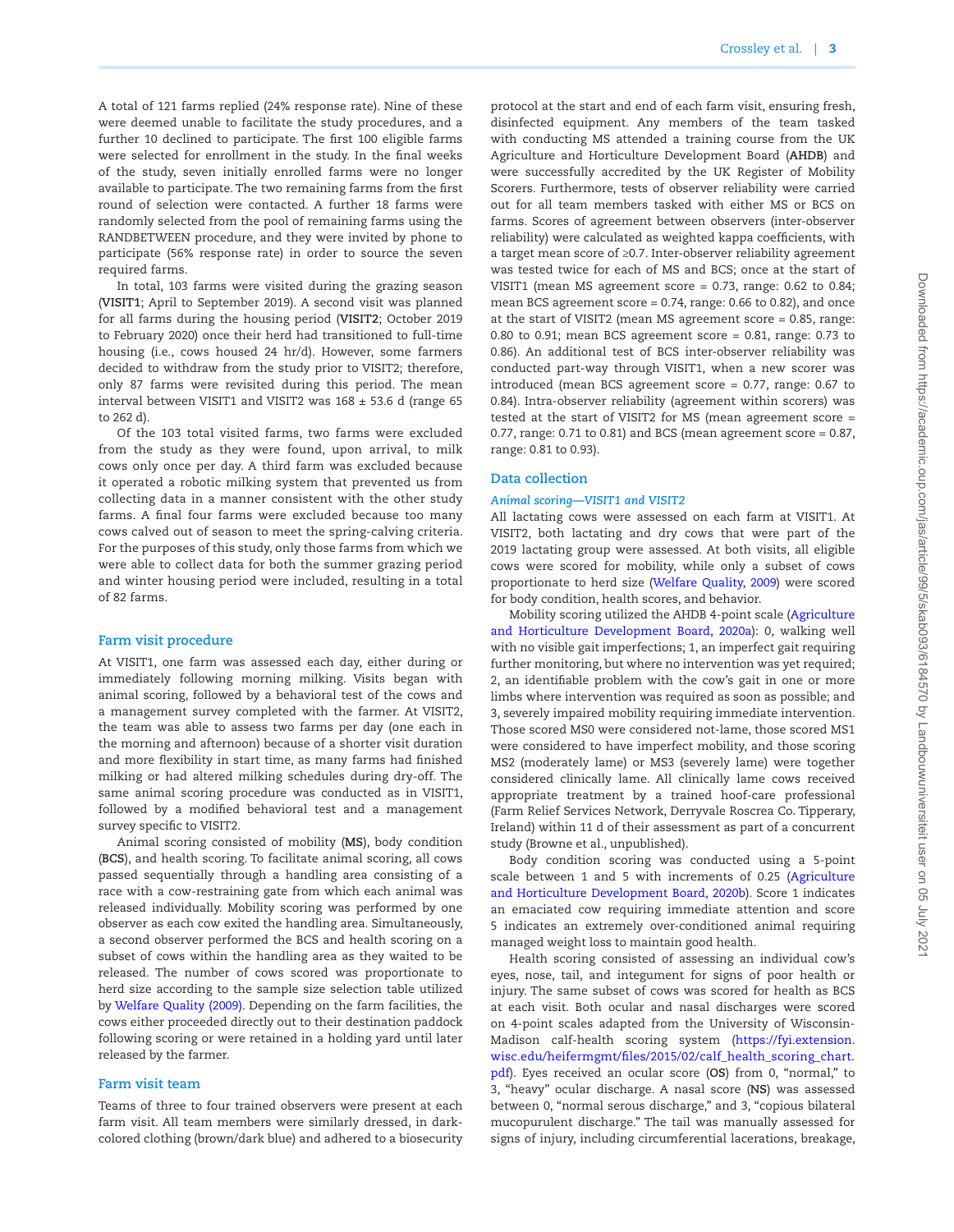and docking (both short, removal of the tail approximately at the level of the rear udder attachment, and long, removal of the tail just above the distal end to prevent long hair growth).

Integument was assessed for hair loss and the presence of lesions and/or swelling according to a scoring key adapted from [Welfare Quality \(2009\).](#page-14-5) One full side of each cow was visually divided into five zones, each assessed for the presence of either single, multiple, or no areas of integument alteration. The alterations were further assigned a score corresponding to the greatest level of severity: 0) no missing, thinning or broken hair, and no swelling; 1) bald area with none or very mild swelling; 2) medium swelling (1 to 2.5 cm) and/or a lesion (scab or open wound) present; and 3) major swelling (>2.5 cm), with or without the presence of a lesion. The side of the animal scored was dictated by the design and direction of the handling area through which the cows were scored and, therefore, varied between farms.

#### *Avoidance behavior test—VISIT1*

During VISIT1, an avoidance behavior test was conducted with the cows while at pasture. The test, adapted from [Rousing and](#page-13-7) [Waiblinger \(2004\),](#page-13-7) measured the avoidance response to an approaching human. Subsequent to animal scoring, a trained observer followed the cows to the paddock. The observer selected a standing cow > 2 m ahead of their location and, while slowly approaching her head (approximately 1 step/s), attempted to touch each cow according to a standardized procedure. The observer recorded the point at which each cow first showed signs of retreat (backed away or turned head away to either side) at five different levels: 1) >2 m from the observer, 2) within 1 to 2 m from the observer, 3) within 1 m from the observer but before extending hand, 4) accepting of extended hand but not touch, and 5) accepting of touch. The cows' responses to the human approach were further categorized into Fearful (levels 1 and 2), Intermediate (level 3), or Non-fearful (levels 4 and 5).

#### *Avoidance behavior test—VISIT2*

The avoidance test at VISIT2 followed the same procedure as in VISIT1 with some modifications accounting for the indoor environment. The proportion of cows scored was still determined by the [Welfare Quality \(2009\)](#page-14-5) sample size criteria; however, if the cows were housed in multiple groups, the total number of cows to score was divided proportionately between each group. Because all cows were not always engaged in the same activities within the shed at each visit, it was necessary to score cows both at the feed-face (**FF**) and within the pen. The avoidance test was performed from outside the pen for cows at the FF and from inside the pen for cows within the pen areas. The location of the tested animal (FF or pen) was recorded to account for any observed differences between the two test areas. Due to the more confined space of the shed compared with the paddock, the tag number was recorded for each scored cow to prevent duplicate scoring. No cows were encouraged to rise if lying. If there was an insufficient number of cows available to reach the target number, a minimum of 30 cows on each farm were scored. If this was not possible, the test was deemed incomplete and excluded from analysis.

#### **Management survey and ICBF data**

During VISIT1, a survey was completed with each farmer regarding general farm characteristics, management practices, animal health, and farm infrastructure. A second follow-up survey was completed during VISIT2 to identify any changes that occurred between visits and to obtain the details of cow management at dry-off and during the housing period. Additionally, herd health and production details were collected from the ICBF database for each participating farm. Acquired data consisted of general herd information, milk recording, and fertility data from January 2019 to June 2020.

#### **Data management**

All data were recorded on either paper worksheets or, when possible, using a handheld device (Psion Teklogix, Workabout Pro). The integument scores of one farm at VISIT1 were excluded from analysis due to recording errors. Fourteen farms at VISIT1 were excluded from the analysis of avoidance behavior; 10 of which could not be completed due to safety concerns (e.g., the presence of a bull and inclement weather) and 4 due to recording errors. At VISIT2, seven farms were excluded from behavior analysis that could not be completed because either less than the minimum of 30 cows were available for scoring or the research team was short-staffed.

Benchmarks were established for each welfare indicator by ranking the outcomes of all farms from best to worst performance for each visit. The rankings were divided into quintiles, with the top and bottom 20% of farms serving as benchmarks identifying the best and worst performing farms for each indicator. While the 20% upper and lower thresholds may be arbitrary, we believe that they provide good distinction between the highest and lowest performing farms and facilitate meaningful comparisons. Mobility rank was determined by the combined percentage of MS2 and MS3 scored cows. The BCS ranking was determined based on the percentage of cows meeting the target levels of 2.75 to 3.25 during grazing and 3 to 3.5 during housing ([Butler, 2016\)](#page-12-7). OS and NS ranks were determined by the combined percentage of cows scoring OS1 to OS3 or NS1 to NS3. For tail injuries, the prevalence of lacerations, breaks, and docks was ranked individually. For integument, the mean total number of alterations observed in all zones was combined to create a single ranking. The avoidance levels representing the "Fearful" response (levels 1 and 2) were combined and ranked by the total percentage.

#### **Statistical analysis**

Data were summarized on a herd level, the percentage of each score was calculated for individual farms, and the mean percentage of each score was calculated across all study farms using the FREQ and SUMMARY procedures. The mean, standard error, minimum and maximum values, median, and 95% confidence intervals are reported for all animal scores at each of VISIT1 and VISIT2.

To determine the differences between scores at VISIT1 and VISIT2, all scores were first checked for normality using the UNIVARIATE procedure. A paired *t*-test (TTEST procedure) was used for all variables with normally distributed mean differences, whereas the Wilcoxon signed-rank test (within the UNIVARIATE procedure) was used for all non-normally distributed variables. A Bonferroni correction for multiple comparisons was calculated for indicators with multiple score levels. This involved multiplying the *P*-value resulting from each individual comparison by the total number of tests conducted for each indicator; any *P*-values > 1 were rounded to 1. For all tests, significance was declared at *P* < 0.05.

Additionally, data were examined for trends in the timing of individual farm visits within each of the VISIT1 and VISIT2 collection periods. Each visit timeframe was divided into two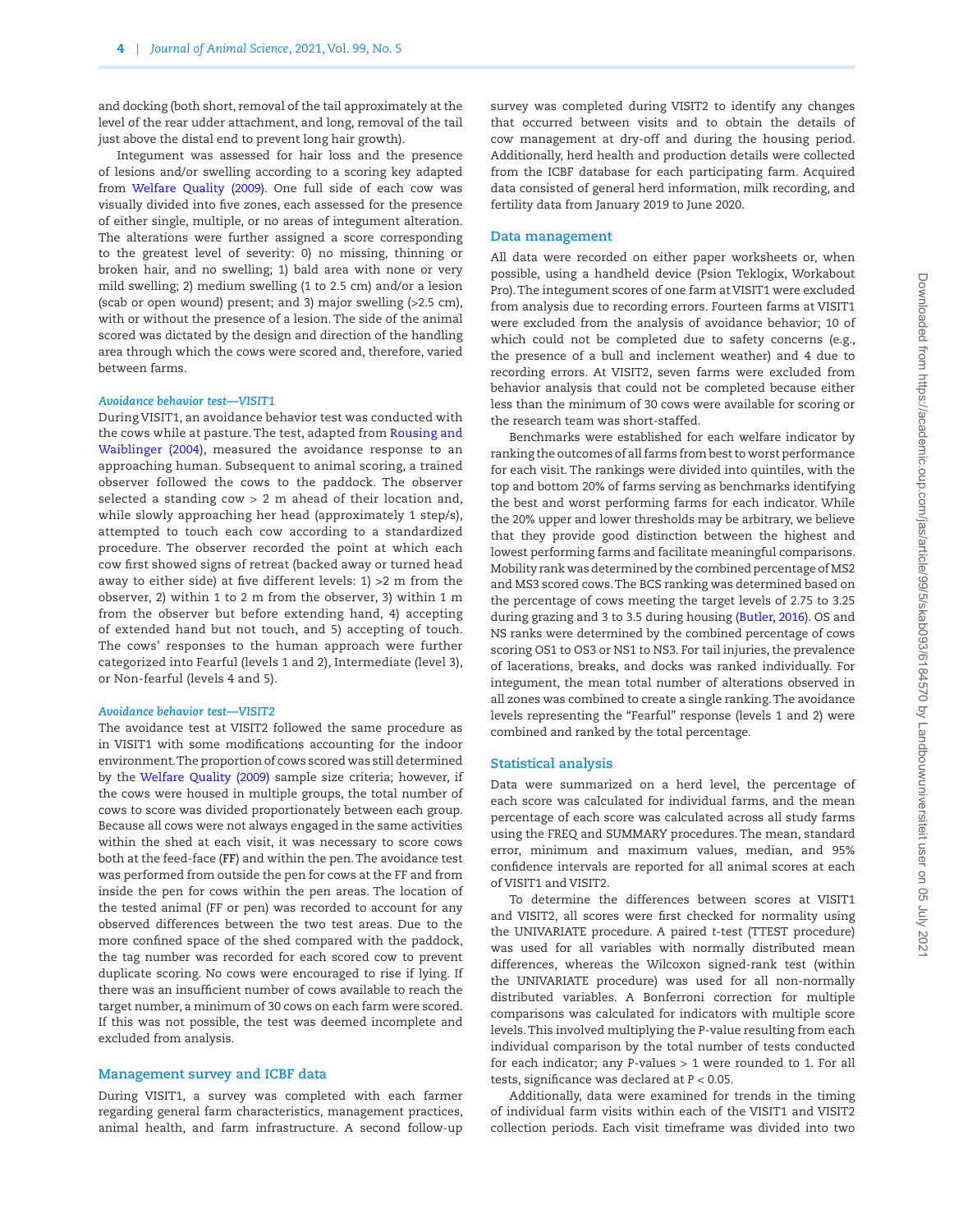equal periods based on the timing of the visit. For VISIT1, period A included farms visited from April to June (*n* = 36) and period B included farms visited from July to September (*n* = 46). For VISIT2, period A included farms visited from October to mid-December (*n* = 45) and period B included farms visited from mid-December to February (*n* = 37). The GLM procedure was used with score level as the response variable and time period as the explanatory variable. The Bonferroni correction was applied for multiple comparisons, and time effects are only reported where significant.

# Results and Discussion

Consensus in the literature is that animal-based indicators provide the best measure of welfare because they most accurately reflect the animals' experience; thus, there are a wide range of different measures used in current welfare assessment protocols [\(Andreasen et al., 2014](#page-12-8); [Zuliani et al., 2018](#page-14-6)). However, one challenge with assessing welfare in a system where little previous data have been collected on the associated indicators is determining acceptable welfare targets. Much of the available data for pasture-based systems throughout the world are specific to the characteristics of that particular system [\(Zuliani et al., 2018](#page-14-6)). The aim of the current study was to examine a representative group of farms reflecting the Irish national average of 80 cows/ herd ([Donnellan et al., 2020\)](#page-12-3), producing 5,438 liters of milk/cow at an overall stocking rate among top performing herds of 2.48 cows/ha and a grazing season length of 229 d/yr ([Teagasc, 2019](#page-13-5)). However, the resulting herd characteristics of the study farms are more representative of Irish dairy herds with above-average size and performance ([Table 1\)](#page-4-0). The voluntary participation required in the current study, and the fact that smaller, lower performing herds may be less likely to be members of the ICBF database from which farms were selected, may account for why the study farms represent above-average herds. However, given that expansion within the dairy sector is likely to continue, the greater average size and performance of study farms reflect this upward trend and suggest that the identified results will be applicable in the future as well. In fact, 68% of farms surveyed indicated that they had expanded in either herd size, farm size, or infrastructure over the past 5 years, and 50% indicated that they have plans to or are considering expansion in the next 5 years.

Welfare assessment protocols often rely on expert opinion to aggregate welfare outcomes and establish target levels for measured indicators. However, aggregation can sometimes allow the effect of one indicator to overshadow the effects of others in the combined score ([de Vries et al., 2013\)](#page-14-7). This potential problem can be avoided by considering the welfare impact of each indicator on its own. Another increasingly common method is to establish individual benchmarks collected from on-farm animal-based measures of welfare [\(Main et al., 2014](#page-13-8); [Zuliani et al., 2018](#page-14-6); [Kaurivi et al., 2020](#page-13-9)). This method alone does not address existing systemic welfare issues or set limits for acceptable levels; however, it does provide many advantages for improving welfare on farms. Benchmarking thresholds encourage continuous welfare improvement within a particular system [\(Main et al., 2014\)](#page-13-8), they are critical in identifying points at which action is required ([Zuliani et al., 2018\)](#page-14-6), and they promote the sharing of best practices among farmers to achieve enhanced welfare [\(Von Keyserlingk et al., 2012\)](#page-13-10). In the current study, the range displayed by the top performing 20% farms for each indicator ([Table 2\)](#page-5-0) was identified as current achievable levels that may serve as a benchmark for other farms within the system. Conversely, if farms exhibit comparable levels to the bottom-ranked farms, this indicates that they are underperforming their peers operating within the same system and reveals an opportunity for achievable improvement.

#### **Mobility**

Lameness is a painful condition [\(Rushen et al., 2007](#page-13-11)) and widely considered one of the biggest risks to dairy cow welfare. During the grazing season (VISIT1), lame cows were present on all study farms with an average of 10% clinically lame (MS2 and MS3; [Table 3](#page-5-1)). This is lower or comparable to the 14.6% and 11.6% lameness prevalence observed before and after the breeding season in a smaller study of Irish farms ([Somers et al., 2015\)](#page-13-12), or the 15% ([Haskell et al., 2006](#page-13-13)) and 16% to 19% [\(Rutherford](#page-13-14) [et al., 2009\)](#page-13-14) reported for UK farms during grazing. However, using the same mobility scale, O′[Connor et al. \(2019\)](#page-13-15) reported that 38% of cows on dairy farms in Ireland demonstrated signs of suboptimal mobility (MS1 to MS3) while grazing, which is considerably lower than the 64% of cows scored MS1 to MS3 in the current study. This is possibly due to variation in weather between study years, as wet conditions are shown to reduce claw hardness and potentially influence claw injuries ([Borderas et al.,](#page-12-9)

<span id="page-4-0"></span>**Table 1.** Herd characteristics for spring-calving, pasture-based farms in southern Ireland, visited for welfare assessment during the grazing (VISIT1) and housing (VISIT2) periods of the 2019–2020 season

| Herd characteristic                       | No. of farms <sup>1</sup> | Mean         | <b>SD</b> | Min            | Max   | Median |
|-------------------------------------------|---------------------------|--------------|-----------|----------------|-------|--------|
| Herd size                                 | 82                        | 125          | 49.1      | 38             | 253   | 120    |
| Farm size, Ha                             | 81                        | 45           | 19.2      | 14             | 101   | 40     |
| Milk 305 d yield, kg/cow                  | 72                        | 6,706        | 752.2     | 4,013          | 8,251 | 6,769  |
| Fat 305 d yield, kg/cow                   | 72                        | 280          | 31.4      | 187            | 367   | 281    |
| Protein 305 d yield, kg/cow               | 72                        | 242          | 26.5      | 157            | 291   | 241    |
| Stocking rate                             |                           |              |           |                |       |        |
| Grazing platform, cows/ha                 | 82                        | 2.97         | 0.94      | 1.2            | 5.7   | 3      |
| Cubicles, cubicles/cow                    | 81                        | $\mathbf{1}$ | 0.18      | 0.6            | 1.8   |        |
| Loose-housing, m <sup>2</sup> /cow        | 13                        | 5.6          | 2.97      | 2.2            | 11.5  | 5.3    |
| Grazing Season length (full time, 24 h/d) | 81                        | 240          | 27.6      | 170            | 312   | 236    |
| Days on grass at VISIT1                   | 82                        | 126          | 44.4      | 36             | 213   | 129    |
| Days housed at VISIT2                     | 82                        | 39           | 25.1      | O <sup>2</sup> | 99    | 59     |

1 Total of 82 study farms. Data for some characteristics were unavailable for some farms. 2 One farm was visited on its first full day of housing.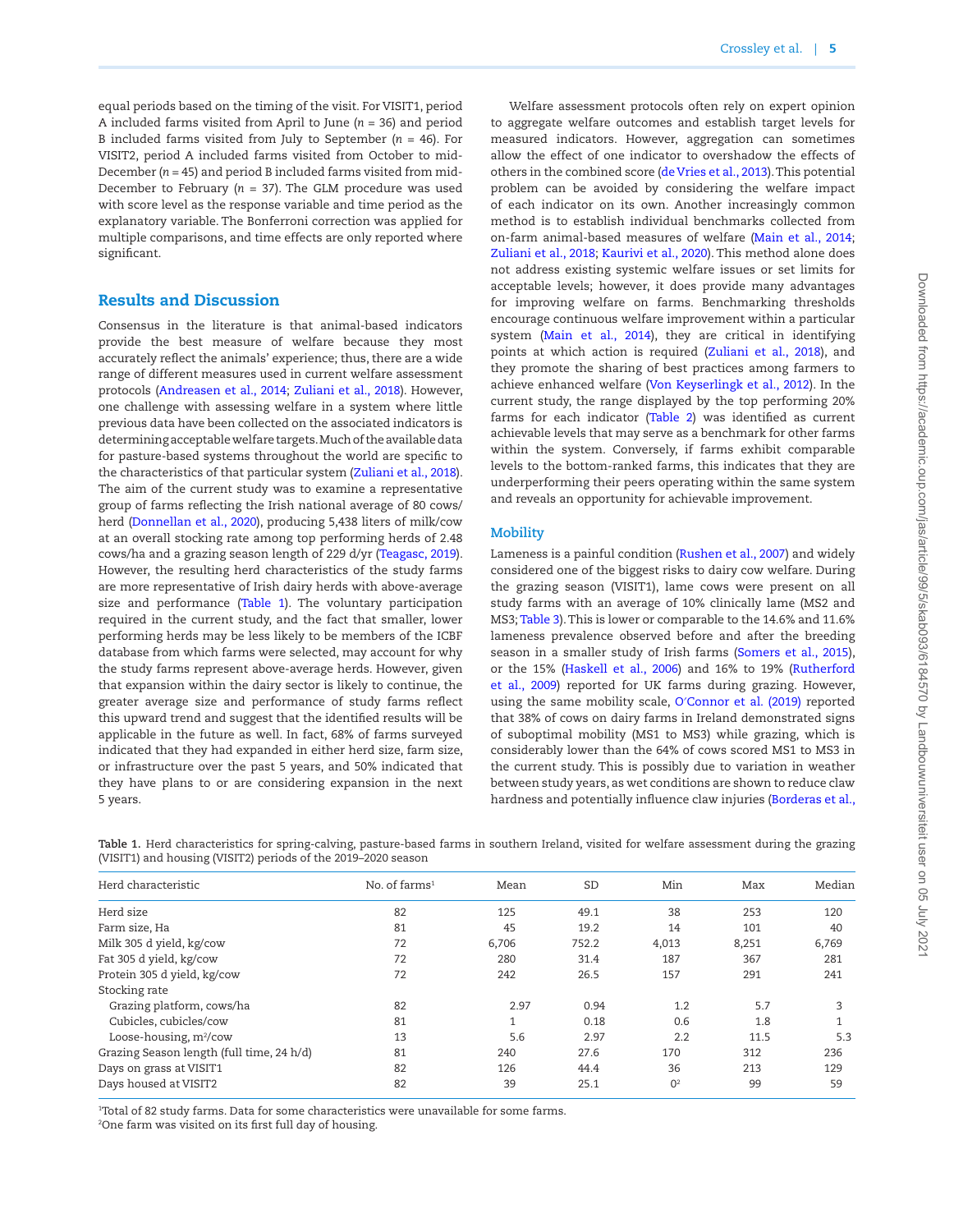|                               |              |             | Grazing |            |              |          | Housed |            |
|-------------------------------|--------------|-------------|---------|------------|--------------|----------|--------|------------|
|                               |              | Top 20%     |         | Bottom 20% |              | Top 20%  |        | Bottom 20% |
| Ranked indicator <sup>1</sup> | Min %        | Max %       | Min %   | Max %      | Min %        | Max %    | Min %  | Max %      |
| Mobility                      | 0.8          | 4.7         | 15.3    | 31.5       | $\mathbf{0}$ | 4.5      | 13.3   | 28         |
| Body condition                | 95.5         | 100         | 28.3    | 80.5       | 87.7         | 95.7     | 28.9   | 66.7       |
| Ocular discharge              | $\mathbf 0$  | $\mathbf 0$ | 78.7    | 95.7       | 6.5          | 27.4     | 68.4   | 94         |
| Nasal discharge               | 1.8          | 14.9        | 43.8    | 85.5       | 1.9          | 15.7     | 53.3   | 88.6       |
| Tail lacerations              | $\Omega$     | $\Omega$    | 2.3     | 17.7       | $\mathbf{0}$ | $\Omega$ | 5.9    | 21.8       |
| Tail breaks                   | $\Omega$     | 2.8         | 13.6    | 51.6       | $\mathbf{0}$ | 1.8      | 14     | 47.3       |
| Tail docks <sup>2</sup>       |              |             |         |            | $\mathbf 0$  | $\Omega$ | 10     | 74.5       |
| Integument                    | $\mathbf{0}$ | 2.4         | 12.4    | 29.3       | 4.1          | 14.2     | 29.3   | 49.2       |
| Avoidance                     |              |             |         |            |              |          |        |            |
| Total                         | 51           | 73.8        | 91.4    | 100        |              |          |        |            |
| Pen                           |              |             |         |            | 33.3         | 60       | 91.2   | 100        |
| Feed-face                     |              |             |         |            | 4            | 25       | 60.5   | 89.3       |

<span id="page-5-0"></span>**Table 2.** Range in the outcome percentage of scored cows for each welfare indicator among the top and bottom performing 20% of study farms during grazing (VISIT1) and when housed (VISIT2)

1 Mobility, combined percentage of MS2 and MS3 scored cows; BCS, percentage of cows meeting the target levels of 2.75 to 3.25 at grazing and 3.0 to 3.5 for housing; ocular discharge, combined percentage of cows scoring OS1 to OS3; nasal discharge, combined percentage of cows scoring NS1 to NS3; tail lacerations, tail breaks, and tail docks, percentage of cows displaying each injury; integument, mean total percentage of integument alterations observed in all zones combined; avoidance, percentage of cows responding at levels 1 and 2 combined (Fearful response category).

2 Docked tails were only recorded at VISIT2 when housed.

<span id="page-5-1"></span>**Table 3.** Descriptive statistics and means comparison of mobility scores for 82 spring-calving, pasture-based farms in southern Ireland during grazing (VISIT1) and when housed (VISIT2) in the 2019–2020 season1

|                                           |                   | Mobility score <sup>2</sup> |                   |          |
|-------------------------------------------|-------------------|-----------------------------|-------------------|----------|
|                                           | 0                 | 1                           | $\mathfrak{D}$    | 3        |
| Grazing                                   |                   |                             |                   |          |
| Mean %                                    | 36                | 54                          | 8.8               | 1.2      |
| <b>SEM</b>                                | 1.47              | 1.3                         | 0.56              | 0.16     |
| Min                                       | 9.8               | 22.7                        | 0.8               | $\Omega$ |
| Max                                       | 76.5              | 76.2                        | 26.9              | 5.2      |
| Median                                    | 34.9              | 54.6                        | 8                 | 0.7      |
| Lower 95% CI                              | 33.1              | 51.4                        | 7.7               | 0.9      |
| Upper 95% CI                              | 39                | 56.6                        | 9.9               | 1.5      |
| Housed                                    |                   |                             |                   |          |
| Mean %                                    | 39.6              | 51.1                        | 8                 | 1.3      |
| <b>SEM</b>                                | 1.36              | 1.25                        | 0.52              | 0.19     |
| Min                                       | 8                 | 21.2                        | $\Omega$          | $\Omega$ |
| Max                                       | 78                | 74.8                        | 23                | 8.1      |
| Median                                    | 37.8              | 52                          | 7.6               | 0.8      |
| Lower 95% CI                              | 36.9              | 48.7                        | 6.9               | 0.9      |
| Upper 95% CI                              | 42.2              | 53.6                        | 9                 | 1.7      |
| P-value <sup>3</sup> (grazing vs. housed) | 0.18 <sup>†</sup> | 0.30 <sup>†</sup>           | 0.59 <sup>†</sup> | $0.95*$  |

1 Mean of 123 cows/farm (range: 38 to 253 cows/farm) scored at VISIT1 (grazing) and 114 cows/farm (range: 40 to 232 cows/farm) scored at VISIT2 (housed).

2 MS: 0) perfect mobility, 1) imperfect mobility, 2) impaired mobility/ moderately lame, and 3) severely impaired mobility/severely lame. 3 Bonferroni-corrected *P*-value for multiple comparisons of mean differences between VISIT1 and VISIT 2 (significant difference at *P* < 0.05). Tests were either paired *t*-tests for normally distributed variables (†) or Wilcoxon signed-rank tests for non-normally distributed variables (‡).

[2004\)](#page-12-9). Although "acceptable" levels of lameness vary within the literature, ideally, farms should aim for the lowest lameness prevalence possible within the herd, through early detection and treatment [\(Bell et al., 2009\)](#page-12-10). Accordingly, the quality assurance scheme from the Irish Food Board, Bord Bia, recommends that farms "implement measures to minimize lameness" ([Bord Bia](#page-12-11) [Irish Food Board, 2013\)](#page-12-11). The current study indicates that a low level of lameness is achievable during the grazing season within the Irish pasture-based system, with the top performing 20% of farms at VISIT1 displaying a mean of approximately 1% to 5% clinically lame cows [\(Table 2\)](#page-5-0) including <1% severely lame cows. The bottom 20% of farms had between 15% and 32% clinically lame cows, indicating that there is considerable room for improvement among some farms.

Cows in continuous-housing systems have demonstrated higher lameness prevalence than cows at pasture [\(Haskell et al.,](#page-13-13) [2006\)](#page-13-13). However, there was no significant difference observed in the mean percentage of lame cows of score MS2 or MS3 between grazing at VISIT1 (10%) and housing at VISIT2 (9%; [Table 3\)](#page-5-1). These values are considerably lower than lameness levels found in previous studies, of 17% for cows scored 3 wk into winter housing [\(Haskell et al., 2006\)](#page-13-13) and 32.3% for cows scored a minimum of 2 wk into housing ([de Vries et al., 2015\)](#page-14-8). Levels in these studies are more similar to those of the lowest performing 20% of farms in the current study, which ranged from 13% to 28% clinically lame cows during housing. In contrast, the top performing farms at VISIT2 achieved levels of clinical lameness between 0% and 5% during housing [\(Table 2](#page-5-0)) with ≤1% severely lame cows. Both [Haskell et al. \(2006\)](#page-13-13) and [de Vries et al. \(2015\)](#page-14-8) suggest that time on pasture has a protective effect on mobility when transitioning from grazing to housing; thus, perhaps the lower relative proportion of lameness observed within this study is influenced by the long grazing season length of 240 d/ yr on average.

Correcting for multiple comparisons, there were no observed differences in any MS level between visits ([Table 3\)](#page-5-1). However, a higher mean percentage of MS0 cows scored at VISIT2 compared with VISIT1 was detected before correction (*P* = 0.04), suggesting that a larger future study may reveal some differences in MS. Timing of visit had no effect on MS during the grazing period. Those farms visited in the second half of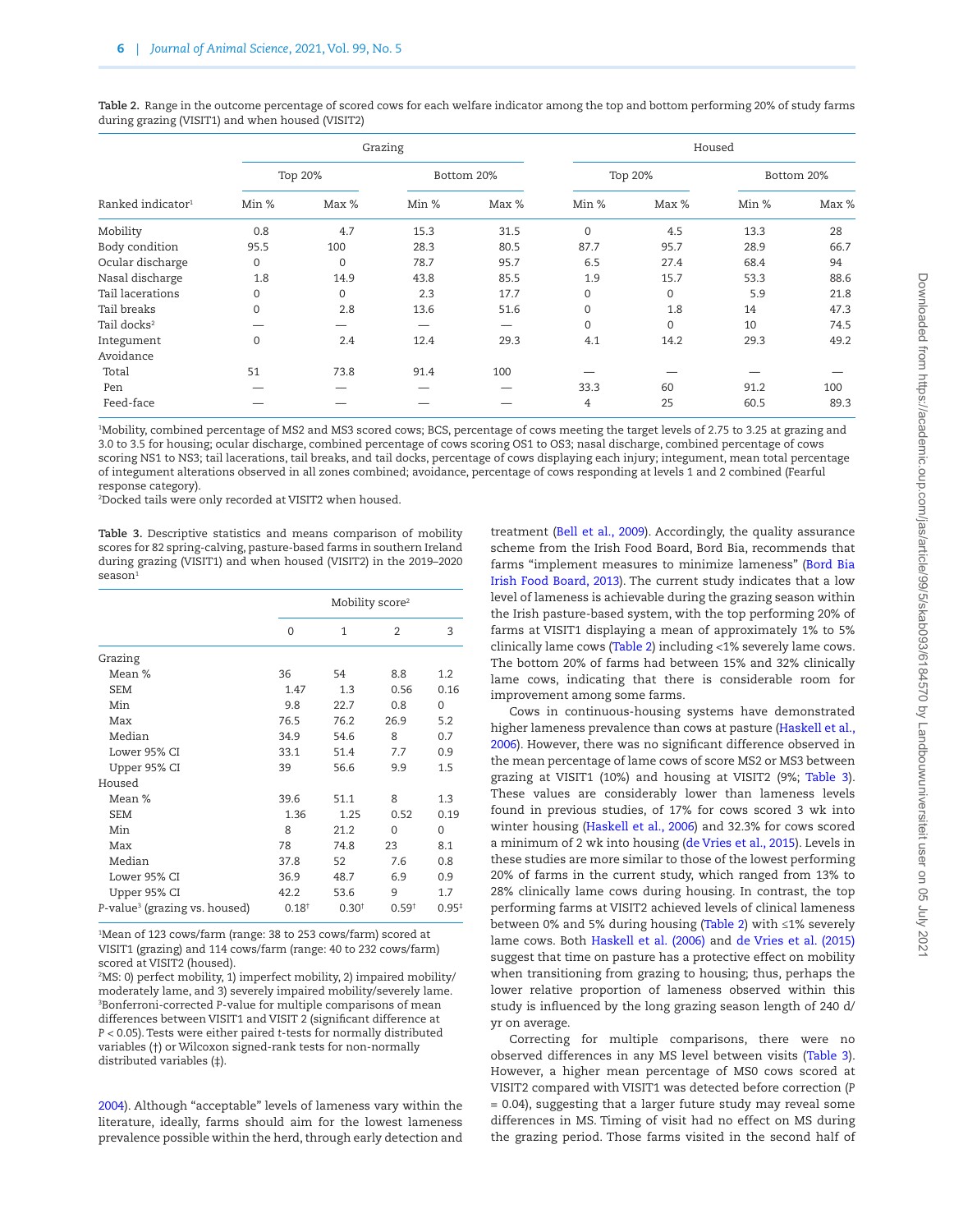the housing period had a higher percentage of MS0 scored cows (period A mean = 34.0%, 95% CI: 30.8% to 37.2%; period B mean = 46.3%, 95% CI: 42.8% to 49.8%; *P* < 0.001) and a lower percentage of MS1 (period A mean = 56.5%, 95% CI: 53.7% to 59.4%; period B mean = 44.6%, 95% CI: 41.4% to 47.7%; *P* < 0.001) than those visited in the first half; there was no impact on MS2 or MS3. This suggests a reduction in cows with imperfect mobility over time housed. With fewer demands on cows during housing due to the cessation of lactation, such as shorter daily walking distances and lower pre-milking standing time, this may have resulted in reduced prevalence of mild claw disorders associated with imperfect mobility (O′[Connor et al., 2019\)](#page-13-15). This may also be influenced by a carryover effect from the cows' time on pasture at the start of VISIT2, suggesting that future research is needed into the effects of the grazing period on imperfect mobility and mild claw disorders.

#### **Body condition**

Variable quality and quantity of grass allowance at pasture may put cows at greater risk of developing metabolic issues such as negative energy balance, ketosis, and weight loss [\(Coleman](#page-12-12) [et al., 2009](#page-12-12); [Mee and Boyle, 2020](#page-13-16)). Intakes of insufficient quantity or quality may also lead to a sensation of hunger, negatively impacting cows' affective state [\(von Keyserlingk et al., 2009\)](#page-13-17). Thus, maintaining appropriate body condition, monitored through regular scoring, is fundamental to ensuring good welfare in dairy cows. In the current study, the mean BCS across farms at VISIT1 was  $3.1 \pm 0.01$  SEM (range: BCS 2.8 to 3.5). An average of 87% of cows were within the recommended target grazing BCS of 2.75 to 3.25 [\(Butler, 2016](#page-12-7)), with 2% of cows below target and 11% above ([Table 4\)](#page-6-0). Given that most of the cows whose score fell outside target BCS were over-conditioned, concerns that cows are not obtaining sufficient nutrition when grazing and are experiencing feelings of hunger generally appear to be unfounded. Although, this may still be a concern for those cows with low BCS (≤2.5), which constituted up to 14.9% of cows on farms during grazing and up to 10.6% of cows during housing [\(Table 4](#page-6-0)). The top 20% of farms were able to achieve 96% to 100% of cows within target levels at VISIT1 [\(Table 2\)](#page-5-0).

Ensuring correct BCS at calving is key to ensuring cows remain healthy during the calving process and the following transition into lactation. Cows that are over-conditioned at calving are at greater risk of health problems, such as calving difficulties, excessive negative energy balance, milk fever, ketosis, left displaced abomasum, fatty liver, and retained fetal membranes ([Atkinson, 2016](#page-12-13)). However, under-conditioning also leaves cows at greater risk of dystocia ([Gearhart et al., 1990\)](#page-13-18), lameness, retained fetal membranes, poorer fertility, and lower milk production [\(Atkinson, 2016](#page-12-13)). Therefore, it is critical to the health and welfare of the cow that her BCS during the indoor dry period is managed appropriately. At VISIT2, an average of 77% of cows on farms were within the recommended housing season targets (BCS 3.0 to 3.5; [Butler, 2016](#page-12-7)) with a mean BCS of 3.2  $\pm$ 0.02 SEM (range: BCS 3.0 to 3.7). However, greater proportions within target levels are attainable; the top performing 20% of farms at VISIT2 achieved up to 96% of cows within target levels [\(Table 2\)](#page-5-0). The percentage of thinner cows (mean percentage of cows with BCS  $\leq$  3) was lower while the percentage of heavier cows (mean percentage of cows with BCS  $\geq$  3.25) was greater at VISIT2 compared with VISIT1 ([Table 4](#page-6-0)). Furthermore, for farms visited in the latter half of VISIT2, fewer cows with BCS 3.0 (period A mean = 36.4%, 95% CI: 32.2% to 40.6%; period B mean = 25.7%, 95% CI: 21.1% to 30.4%; *P* < 0.01) and more cows with BCS 3.5 (period A mean = 14.2%, 95% CI: 11.7% to 16.8%; period B mean = 22.0%, 95% CI: 19.1% to 24.8%; *P* < 0.001) were scored. This shift toward heavier cows is likely the result of scored cows having been dried-off for a longer period of time, thus providing cows more time to gain body condition. The higher proportion of cows outside target BCS levels (11% below and 12% above)

<span id="page-6-0"></span>**Table 4.** Descriptive statistics and means comparison of BCS for 82 spring-calving, pasture-based farms in southern Ireland during grazing (VISIT1) and when housed (VISIT2) in the 2019-2020 season<sup>1</sup>

|                                           |                        |                       |                        | BCS <sup>2</sup>      |                        |                        |                     |
|-------------------------------------------|------------------------|-----------------------|------------------------|-----------------------|------------------------|------------------------|---------------------|
|                                           | $\leq$ 2.5             | 2.75                  | 3                      | 3.25                  | 3.5                    | 3.75                   | $4+$                |
| Grazing                                   |                        |                       |                        |                       |                        |                        |                     |
| Mean %                                    | 2.2                    | 16.1                  | 49.5                   | 21.8                  | 7.2                    | 2.8                    | 0.5                 |
| <b>SEM</b>                                | 0.31                   | 1.27                  | 1.57                   | 1.38                  | 0.68                   | 0.57                   | 0.18                |
| Min                                       | 0                      | $\mathbf 0$           | 15                     | $\mathbf 0$           | 0                      | 0                      | 0                   |
| Max                                       | 14.9                   | 50                    | 84.2                   | 50                    | 22.9                   | 43.3                   | 11.7                |
| Median                                    | 1.7                    | 15                    | 47.8                   | 22                    | 5.5                    | 1.6                    | 0                   |
| Lower 95% CI                              | 1.6                    | 13.6                  | 46.3                   | 19.1                  | 5.8                    | 1.6                    | 0.2                 |
| Upper 95% CI                              | 2.8                    | 18.6                  | 52.6                   | 24.5                  | 8.5                    | 3.9                    | 0.9                 |
| Housed                                    |                        |                       |                        |                       |                        |                        |                     |
| Mean %                                    | 0.8                    | 10.4                  | 31.6                   | 27.8                  | 17.7                   | 9.7                    | 1.9                 |
| <b>SEM</b>                                | 0.19                   | 1.01                  | 1.67                   | 1.02                  | 1.03                   | 1.03                   | 0.47                |
| Min                                       | $\mathbf{O}$           | $\Omega$              | 2.6                    | 5.3                   | $\mathbf 0$            | $\Omega$               | $\mathbf 0$         |
| Max                                       | 10.6                   | 48                    | 68                     | 50                    | 40                     | 45.9                   | 31.6                |
| Median                                    | $\mathbf{O}$           | 8.4                   | 29.8                   | 26.6                  | 17.5                   | 6.7                    | $\mathsf{O}\xspace$ |
| Lower 95% CI                              | 0.4                    | 8.4                   | 28.3                   | 25.8                  | 15.7                   | 7.6                    | $\mathbf{1}$        |
| Upper 95% CI                              | 1.2                    | 12.5                  | 34.9                   | 29.9                  | 19.8                   | 11.8                   | 2.8                 |
| P-value <sup>3</sup> (grazing vs. housed) | $< 0.001$ <sup>#</sup> | $< 0.01$ <sup>+</sup> | $< 0.001$ <sup>+</sup> | $< 0.01$ <sup>+</sup> | $< 0.001$ <sup>+</sup> | $< 0.001$ <sup>#</sup> | < 0.001             |

1 Mean of 54 cows/farm (range: 33 to 76 cows/farm) scored at VISIT1 (grazing) and 52 cows/farm (range: 31 to 72 cows/farm) scored at VISIT2 (housed).

2 Body condition scored on a 5-point scale with 0.25 increments from 1 (emaciated) to 5 (severely over-conditioned).

3 Bonferroni-corrected *P*-value for multiple comparisons of mean differences between VISIT1 and VISIT 2 (significant difference at *P* < 0.05). Tests were either paired *t*-tests for normally distributed variables (†) or Wilcoxon signed-rank tests for non-normally distributed variables (‡).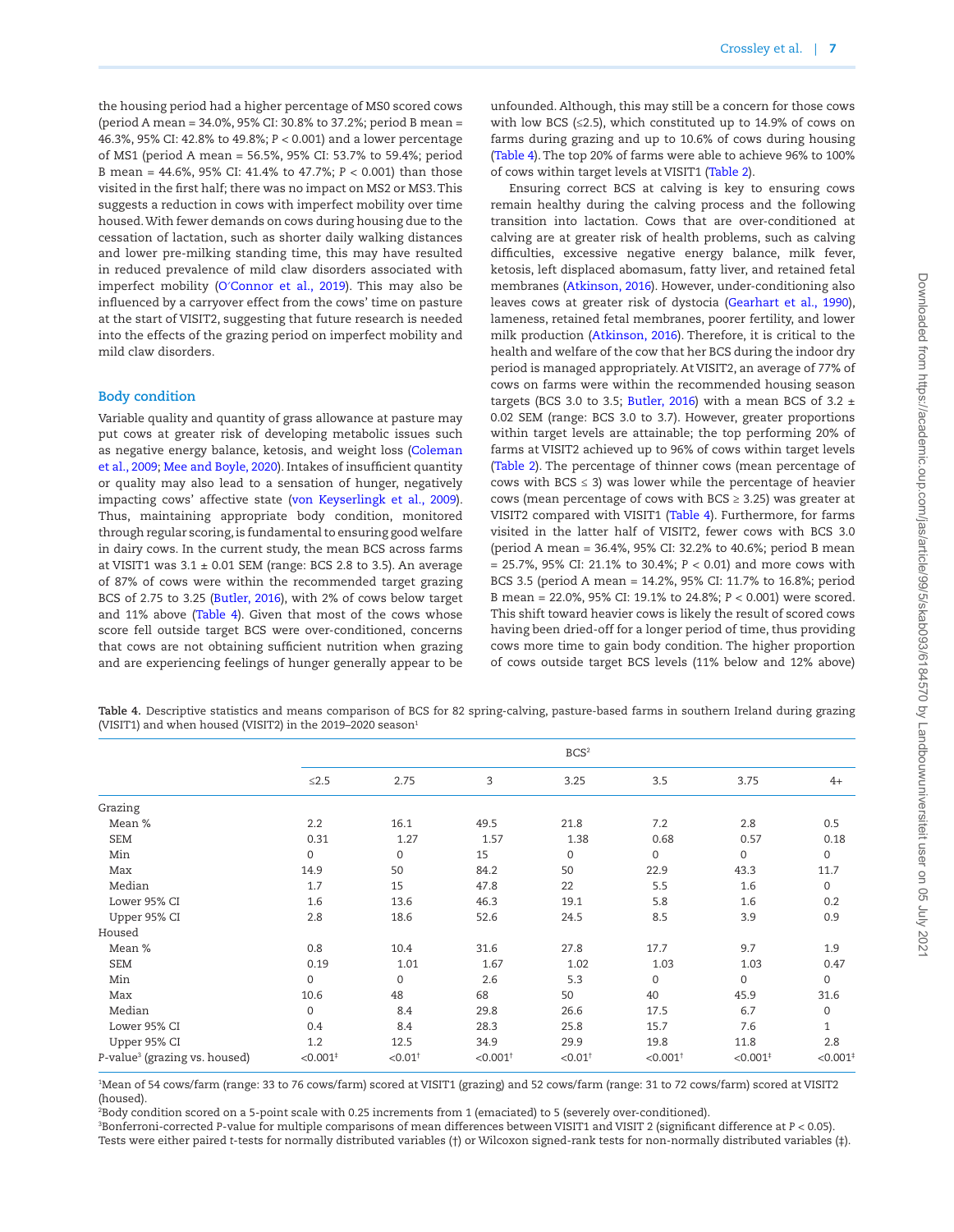at VISIT2 compared with VISIT1 may suggest greater difficulty in managing the feed requirements of cows transitioning from the lactating to the dry period, coinciding with the transition from grazed grass to grass silage as cows move indoors. It may also be influenced by greater competition for feed access when housed. Study farms had an average linear feed space of 0.52 m/cow (range: 0.21 to 1.19 m/cow), whereas the minimum recommended feed space allowance is 0.6 to 0.75 m/cow [\(Farm](#page-13-19) [Animal Welfare Advisory Council, 2018\)](#page-13-19). In competitive feeding environments, silage composition and the greater time required to consume a silage-based diet can negatively affect DMI [\(Grant](#page-13-20) [and Ferraretto, 2018](#page-13-20)), potentially affecting some cows' ability to maintain body condition. Competition for feed access can also promote feed sorting ([Grant and Ferraretto, 2018](#page-13-20)), and as shown in studies of TMR diets, feed sorting can result in some cows, particularly subordinate individuals, consuming unbalanced diets when feeding at times further since fresh feed delivery [\(Leonardi and Armentano, 2003](#page-13-21); [Cook and Nordlund, 2009\)](#page-12-14).

#### **Ocular and nasal discharge**

There was no significant difference in the mean percentage of ocular discharge between grazing and housing visits, and most of the cows displayed either none or mild signs of discharge ([Table 5](#page-7-0)). Additionally, the top 20% of farms achieved 0% of cows in the herd displaying any signs of ocular discharge at VISIT1 and between 7% and 27% of cows at VISIT2 ([Table 2\)](#page-5-0). Signs of moderate (OS2) and severe (OS3) ocular discharge were uncommon at either visit. The combined percentage of moderate and severe ocular discharge of approximately 1% on average in our study [\(Table 5\)](#page-7-0) is well below both the "warning" and "alarm" thresholds of 3% and 6% proposed for equivalent score levels in [Welfare Quality \(2009\)](#page-14-5). The "warning" threshold indicates that prevalence levels are approaching the "alarm" threshold, at which point implementing a herd health plan to manage the issue is needed. This suggests that health issues causing ocular discharge are not a major welfare concern on Irish farms.

Nasal discharge was absent in the majority of cows scored at either visit [\(Table 5](#page-7-0)). For cows that displayed nasal discharge, mild signs (NS1) were most prevalent and were present on 99% and 100% of farms at VISIT1 and VISIT2, respectively. The mean percentage of cows with mild nasal discharge was greater at VISIT2 than VISIT1, and the mean percentage with moderate discharge (NS2) was lower. The proportion of cows with moderate and severe (NS3) nasal discharge combined was approximately 7% on average at VISIT1 and 5% at VISIT2. This exceeds the [Welfare Quality](#page-14-5) [\(2009\)](#page-14-5) "warning" threshold of 5% for nasal discharge at VISIT1 and is equivalent to this threshold for VISIT2. Most of the previous welfare assessments of dairy cattle have reported no signs of nasal discharge [\(Zuliani et al., 2018\)](#page-14-6) or no difference in the levels of nasal discharge between housing and pasture ([Wagner et al., 2018](#page-14-4)). This suggests that there is some degree of compromised health of cows during both the grazing and housing periods. Potential causes of discharge include exposure to airborne contaminants, such as dust, gases, odors, and microorganisms ([Casey et al., 2006](#page-12-1)); insects, such as flies ([Reiten et al., 2018](#page-13-22)); or contagious disease, such as infectious bovine rhinotracheitis ([Banks, 1999](#page-12-15)), for which only 60% of study farms vaccinated. However, levels of any signs of nasal discharge in 2% to 15% (during grazing) or 16% (during housing) of cows are achievable in this pasture system, as demonstrated by the top 20% of farms ([Table 2](#page-5-0)).

<span id="page-7-0"></span>**Table 5.** Descriptive statistics and means comparison of ocular and nasal discharge scores for 82 spring-calving, pasture-based farms in southern Ireland during grazing (VISIT1) and when housed (VISIT2) in the 2019–2020 season $1$ 

|                                           |            | Discharge score <sup>2</sup> |           |           |
|-------------------------------------------|------------|------------------------------|-----------|-----------|
|                                           | 0          | 1                            | 2         | 3         |
| Ocular discharge                          |            |                              |           |           |
| Grazing                                   |            |                              |           |           |
| Mean %                                    | 53.6       | 45                           | 1.4       | 0         |
| <b>SEM</b>                                | 3.61       | 3.51                         | 0.25      | 0.03      |
| Min                                       | 4.4        | $\Omega$                     | $\Omega$  | 0         |
| Max                                       | 100        | 93.5                         | 14.1      | 2         |
| Median                                    | 46.8       | 51.7                         | 0         | 0         |
| Lower 95% CI                              | 46.4       | 38                           | 0.9       | $\Omega$  |
| Upper 95% CI                              | 60.8       | 52                           | 1.9       | 0.1       |
| Housed                                    |            |                              |           |           |
| Mean %                                    | 53.5       | 45.2                         | 1.2       | 0.1       |
| <b>SEM</b>                                | 2.31       | 2.21                         | 0.27      | 0.08      |
| Min                                       | 6          | 6.5                          | $\Omega$  | 0         |
| Max                                       | 93.6       | 92                           | 11.4      | 4.9       |
| Median                                    | 54.9       | 43.8                         | $\Omega$  | 0         |
| Lower 95% CI                              | 48.9       | 40.8                         | 0.6       | 0         |
| Upper 95% CI                              | 58.1       | 49.6                         | 1.7       | 0.3       |
| P-value <sup>3</sup> (grazing vs. housed) | $1.0^{+}$  | $1.0^{*}$                    | $1.0^{*}$ | $1.0^{+}$ |
| Nasal discharge                           |            |                              |           |           |
| Grazing                                   |            |                              |           |           |
| Mean %                                    | 70         | 23.1                         | 6.2       | 0.7       |
| <b>SEM</b>                                | 1.86       | 1.53                         | 0.62      | 0.18      |
| Min                                       | 14.5       | $\Omega$                     | $\Omega$  | 0         |
| Max                                       | 98.3       | 74.2                         | 26.7      | 10.3      |
| Median                                    | 72.3       | 21.2                         | 4.4       | 0         |
| Lower 95% CI                              | 66.3       | 20.1                         | 5         | 0.3       |
| Upper 95% CI                              | 73.7       | 26.2                         | 7.5       | 1         |
| Housed                                    |            |                              |           |           |
| Mean %                                    | 64.7       | 30.6                         | 4.4       | 0.4       |
| <b>SEM</b>                                | 2.23       | 1.85                         | 0.65      | 0.12      |
| Min                                       | 11.4       | 1.9                          | 0         | 0         |
| Max                                       | 98.2       | 67.1                         | 31        | 6.1       |
| Median                                    | 64.4       | 31                           | 2.8       | 0         |
| Lower 95% CI                              | 60.2       | 26.9                         | 3.1       | 0.1       |
| Upper 95% CI                              | 69.1       | 34.3                         | 5.7       | 0.6       |
| P-value <sup>3</sup> (grazing vs. housed) | $0.33^{+}$ | 0.02 <sup>†</sup>            | $0.03*$   | 0.70      |

1 Mean of 54 cows/farm (range: 33 to 76 cows/farm) scored at VISIT1 and 52 cows/farm (range: 31 to 72 cows/farm) scored at VISIT2. 2 Ocular discharge score: 0) normal, 1) small amount of discharge, 2) moderate discharge, and 3) heavy discharge; nasal discharge score: 0) normal serous discharge, 1) small amount of cloudy discharge, 2) bilateral, cloudy, or excessive mucous discharge, and 3) copious bilateral mucopurulent discharge. 3 Bonferroni-corrected *P*-value for multiple comparisons of mean differences between VISIT1 and VISIT 2 (significant difference at *P* < 0.05). Tests were either paired *t*-tests for normally distributed variables (†) or Wilcoxon signed-rank tests for non-normally distributed variables (‡).

#### **Tail injuries**

Tail lacerations are characterized by deep, circumferential lacerations along the tail. With 33% of herds affected at VISIT1 and 43% at VISIT2, lacerations to the tail were somewhat common; however, affected cows were not widespread within those farms [\(Table 6](#page-8-0)), and the mean percentage of cows scored with lacerations was only 1% greater during VISIT2 than VISIT1. This lack of observed difference between visits suggests that there may be multiple causes of such injuries unrelated to the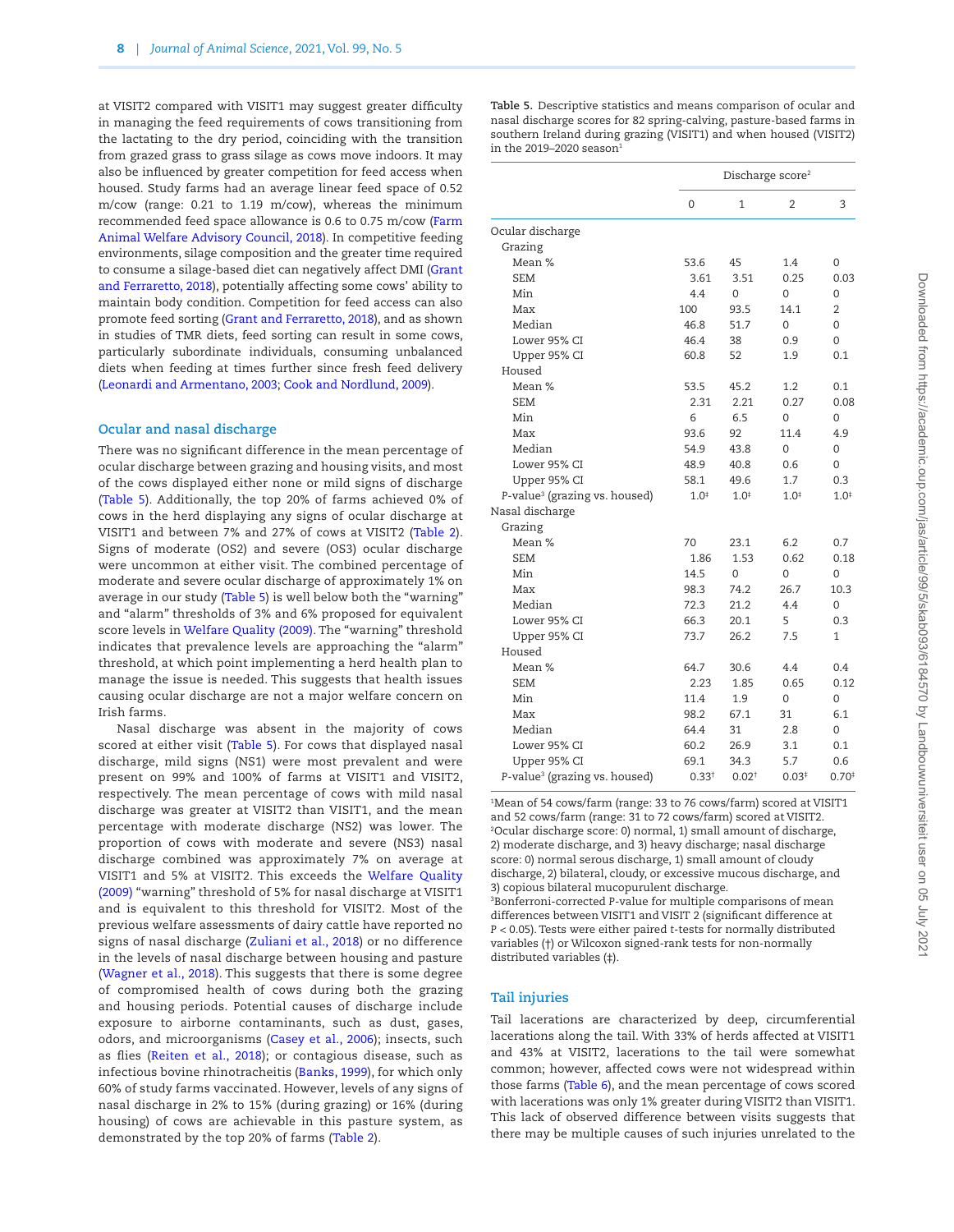|                                           |             |               | Tail injury |                  |             |
|-------------------------------------------|-------------|---------------|-------------|------------------|-------------|
|                                           | Lacerations | <b>Breaks</b> | Docks-all   | Docks-short      | Docks-long  |
| Grazing                                   |             |               |             |                  |             |
| Mean %                                    | 1.7         | 9.1           |             |                  |             |
| <b>SEM</b>                                | 0.38        | 1.07          |             |                  |             |
| Min                                       | $\mathbf 0$ | $\mathbf 0$   |             |                  |             |
| Max                                       | 17.7        | 51.6          |             |                  |             |
| Median                                    | $\Omega$    | 7             |             |                  |             |
| Lower 95% CI                              | 0.9         | 7             |             |                  |             |
| Upper 95% CI                              | 2.4         | 11.2          |             |                  |             |
| Housed                                    |             |               |             |                  |             |
| Mean %                                    | 2.8         | 8.5           | 7.5         | 2.6              | 4.9         |
| <b>SEM</b>                                | 0.56        | 1.03          | 1.53        | 0.66             | 1.25        |
| Min                                       | $\mathbf 0$ | $\mathbf 0$   | 0           | $\boldsymbol{0}$ | $\mathbf 0$ |
| Max                                       | 21.8        | 47.3          | 74.5        | 40               | 72.6        |
| Median                                    | $\mathbf 0$ | 4.9           | 1.8         | $\mathbf{0}$     | $\mathbf 0$ |
| Lower 95% CI                              | 1.7         | 6.5           | 4.5         | 1.3              | 2.4         |
| Upper 95% CI                              | 3.9         | 10.6          | 10.6        | 3.9              | 7.4         |
| P-value <sup>2</sup> (grazing vs. housed) | $0.11*$     | $0.31*$       |             |                  |             |

<span id="page-8-0"></span>**Table 6.** Descriptive statistics and means comparison of tail injuries for 82 spring-calving, pasture-based farms in southern Ireland during grazing (VISIT1) and when housed (VISIT2) in the 2019-2020 season<sup>1</sup>

1 Mean of 54 cows/farm (range: 33 to 76 cows/farm) scored at VISIT1 and 52 cows/farm (range: 31 to 72 cows/farm) scored at VISIT2.

2 *P*-value for comparison of mean differences between VISIT1 and VISIT 2 (significant difference at *P* < 0.05). Tests were either paired *t*-tests for normally distributed variables (†) or Wilcoxon signed-rank tests for non-normally distributed variables (‡).

management period. Because 95% of study farms used automatic alley scrapers, to which cows were only exposed during housing, this potentially explains the observed numerical increase in tail lacerations. To prevent tail injury, some manufacturers recommend having a 1-inch buffer between the scraper's edge and the curb, using a smoother edge to reduce entanglement in tail hair and ensuring that scrapers are properly maintained ([GEA, 2019\)](#page-13-23). The use of tail tape for marking cows (e.g., to indicate cows for breeding, dry-off, or grouping), practiced on 62% of the study farms, is another possible explanation for tail lacerations. Similar to what occurs during tail docking, where the application of a rubber ring prevents blood circulation to the distal portion of the tail ([Sutherland and Tucker, 2011](#page-13-24)), the marking tape, if secured too tightly or left in place too long, could cause tissue damage that may result in the circumferential lacerations seen on some cows ([DairyNZ, 2020\)](#page-12-16). In this case, prevalence may be reduced by paying careful attention when applying tape to the tail so that circulation is not affected or by using alternative methods of identification.

Tail breakage is a rarely documented injury in existing welfare assessment protocols [\(Laven and Jermy, 2020\)](#page-13-25). Broken tails may result from mechanical damage (e.g., being stepped on or caught in manure scrapers) or from poor handling techniques, usually involving forceful tail twisting to motivate forward movement [\(Zurbrigg et al., 2005;](#page-14-9) [Laven and](#page-13-25) [Jermy, 2020](#page-13-25)). Understandably, there was no difference in the prevalence of tail breakage between visits as it constitutes a permanent injury ([Table 6](#page-8-0)). However, at both visits, cows with tail breaks were present on 90% of farms, considerably higher than the 38% of the farms reported by [Zurbrigg et al. \(2005\)](#page-14-9). Approximately, 9% of cows with broken tails were observed at both visits, which is similar to the annual herd prevalence of approximately 10% reported for pasture-based farms in New Zealand between 2014 and 2018 ([Bryan et al., 2019\)](#page-12-17). Research by [Laven and Jermy \(2020\)](#page-13-25) determined that considerable force (9.8 to 20 Nm) was required to cause full vertebral dislocation and

concluded that it was unlikely that such force could be applied accidentally while following recommended best practice for animal handling. It is possible that some injuries occurred as calves, when the force required to cause tail breakage is likely lower than that for an adult cow; however, this has not yet been studied. Further research is required to determine the cause and timing of such injuries in order to formulate preventative steps.

Tail docking is prohibited in Ireland according to Statutory Instrument No. 225/2014. Despite this, cows with either short or long docked tails were present on almost 65% of farms visited in this study, and 47% of cows with docked tails had entered the herd after this restriction was put into place. At VISIT1, we did not distinguish between short and long tail docking, so only the results from VISIT2 are reported [\(Table 6\)](#page-8-0). Considering only those farms where cows with docked tails were observed (*n* = 53), long docking was present on 75% of farms and short docking on 62%. Research does not support claims that tail docking improves cow hygiene or prevents the spread of diseases such as mastitis [\(Tucker et al., 2001\)](#page-13-26). Additionally, the removal of a cow's tail impedes her ability to deter flies from her hind end ([Sutherland and Tucker, 2011](#page-13-24)). The practice of tail docking is only acceptable for individual cows when medically necessary and performed by a veterinarian with the use of anesthesia. Such procedures may account for a low prevalence of docked tails on farms. However, we found that 33% of study farms had over 5% of the herd with docked tails, and 11% of farms had docked tails observed in 20% or more of the herd, suggesting that cows' tails are being docked illegally for nonmedical reasons.

The performance of the top 20% of farms indicates that 0% of the herd with tail injuries due to lacerations, breaks, and docking is an achievable target [\(Table 2\)](#page-5-0). However, there is a need for further study of the causes of tail injury in Irish dairy herds, methods of prevention, and better regulation of nonmedical tail docking to improve cow welfare in this area.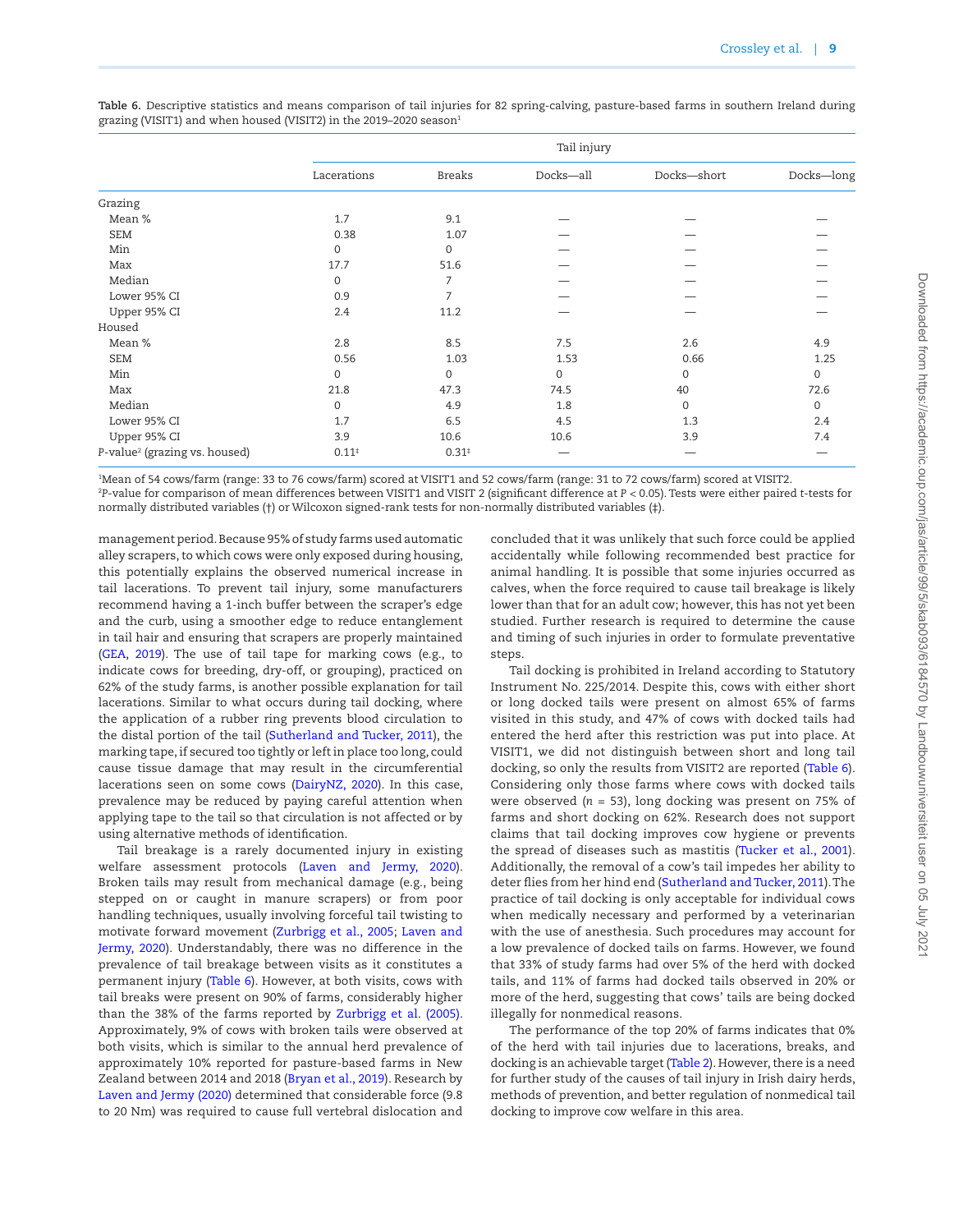#### **Integument alterations**

During the grazing period, only zone 2, corresponding with a cow's hindquarters, displayed considerable integument alterations, both single and multiple to a similar degree ([Table 7\)](#page-10-0). Integument alterations to this zone were primarily mild, resulting in only hair loss (72  $\pm$  3.3% SEM single mild alterations, range: 0% to 100%; 63  $\pm$  4.2% SEM multiple mild alterations, range: 0% to 100%). This is likely due to frequent mounting behavior among cows in heat, as VISIT1 coincided with the breeding season. The common use of tail paint as a heat detection aid could contribute to hair loss on the hindquarters. The paint is designed to rub off as an indicator of mounting behavior ([Diskin and Sreenan, 2000](#page-12-18)), and due to the paint's thick consistency, it has been observed to simultaneously remove hair. On farms visited in the latter half of the VISIT1 period compared with the first half, fewer single alterations were scored for the head–neck–back (zone 1; period A mean = 6.9%, 95% CI: 4.3% to 9.5%; period B mean = 1.4%, 95% CI: −0.9% to 3.6%; *P* < 0.01), the hindquarters (zone 2; period A mean = 17.5%, 95% CI: 13.9% to 21.0%; period B mean = 8.8%, 95% CI: 5.7% to 11.9%; *P* < 0.01), the rear hocks (zone 3; period A mean = 6.2%, 95% CI: 4.3% to 8.0%; period B mean = 2.7%, 95% CI: 1.1% to 4.3%; *P* = 0.02), and the front hocks (zone 5; period A mean = 2.8%, 95% CI: 1.7% to 3.8%; period B mean = 0.6%, 95% CI: −0.3% to 1.5%; *P* < 0.01). Fewer multiple alterations were also scored for the hindquarters (zone 2; period A mean = 24.3%, 95% CI: 20.2% to 28.4%; period B mean = 4.6%, 95% CI: 1.0% to 8.2%; *P* < 0.001) on farms in the latter half of the VISIT1 period.

During housing, the majority of scored cows had no integument alterations in zones 2 to 5 [\(Table 7](#page-10-0)). The greatest percentage of all types of alterations were scored along the head–neck–back region (zone 1), followed by the hindquarters (zone 2), with the fewest alterations scored on the sides of the body (zone 4). Single alterations to the head–neck–back were the most common and primarily mild (98  $\pm$  0.7% SEM, range: 61 to 100%) as were the multiple alterations (89  $\pm$  3.1% SEM, range: 0% to 100%). When cows are housed indoors during the winter period, there is more opportunity for contact between the cows and housing elements, such as cubicles and feed rails, and thus have a greater risk of injury. Integument alterations to the neck are shown to be associated with feed barrier design ([Kielland](#page-13-27) [et al., 2010](#page-13-27); [Zaffino Heyerhoff et al., 2014](#page-14-10)). Ideal feed-rail height is related to cow size, with recommendations ranging from 1.1 m for smaller breeds, such as the Norwegian Red [\(Kielland et al.,](#page-13-27) [2010\)](#page-13-27), to upward of 1.3 or 1.4 m for the larger Holstein or Holstein-Friesian breeds [\(Huxley and Whay, 2006;](#page-13-28) [Zaffino Heyerhoff](#page-14-10) [et al., 2014](#page-14-10)). The average feed-rail height among current study farms ranged between 0.96 and 1.53 m, indicating that feed rails on some farms may fall outside recommended heights. Competition for feed access and infrequent feed delivery may be other contributing factors as they have also been associated with an increased risk of neck lesions ([Kielland et al., 2010\)](#page-13-27).

Generally, integument alterations were more prevalent during housing than while grazing ([Table 7](#page-10-0)). The percentage of single alterations was higher at VISIT2 than VISIT1 in all zones except zone 2, the hindquarters, where no difference was observed. The percentage of multiple alterations was greater in only zone 1, the head–neck–back, at VISIT2 than VISIT1. However, prior to correction for multiple comparisons, a greater prevalence of multiple alterations was also detected for zone 2 ( $P = 0.04$ ), potentially suggesting that a larger sample size in a future study may reveal more differences in integument condition. Similar levels of both single and multiple integument alteration to the hindquarters during grazing and housing indicate that multiple factors are responsible. In a spring-calving system, alterations to the hindquarters observed during housing cannot be attributed predominantly to estrus behavior as discussed for VISIT1. Rather, a cow's hindquarters are likely more prone to contact with their surroundings while housed, since lesions in dairy cattle most commonly occur on protruding areas of the body such as the hips and pin bones ([Weary and Taszkun, 2000\)](#page-14-11). Considering all types of integument alterations combined across all zones of the body, the top 20% of farms were able to achieve between 0% and 2% alterations during grazing and 4% and 14% during housing [\(Table 2\)](#page-5-0), reflecting the increased likelihood of integument damage experienced during housing.

The opportunity for injury due to housing features is greater with longer time spent in housing. [Rutherford at al. \(2008\)](#page-13-29), for example, found an increase in hock damage of 34% between autumn and spring assessment. With the exception of the head–neck–back (zone 1), the observed differences were small, yet there was evidence of deteriorating integument condition during housing. At farms visited during the second half of VISIT2 compared with the first, more single alterations were observed on the rear hocks (zone 3, period A mean = 3.4%, 95% CI: 0.4% to 6.4%; period B mean = 14.3%, 95% CI: 11.0% to 17.6%; *P* < 0.001), the side body (zone 4, period A mean = 1.6%, 95% CI: 0.6% to 2.6%; period B mean = 3.7%, 95% CI: 2.5% to 4.8%; *P* = 0.03), and the front hocks (zone 5, period A mean = 2.5%, 95% CI: 1.3% to 3.7%; period B mean = 5.3%, 95% CI: 4.0% to 6.7%; *P* < 0.01). Higher percentages of multiple alterations were also scored for the head–neck–back (zone 1, period A mean = 12.9%, 95% CI: 5.9% to 19.8%; period B mean = 28.4%, 95% CI: 20.7% to 36.0%; *P* = 0.01), the hindquarters (zone 2, period A mean = 10.1%, 95% CI: 6.4% to 13.9%; period B mean = 28.8%, 95% CI: 24.7% to 32.9%; *P* < 0.001), and the rear hocks (zone 3, period A mean = 0.3%, 95% CI: −0.6% to 1.2%; period B mean = 2.5%, 95% CI: 1.5% to 3.5%; *P* < 0.01) at visits during the second half of VISIT2 than the first.

#### **Avoidance behavior**

Avoidance distance of cattle from an approaching human is a measure of the human–animal relationship ([Rousing and](#page-13-7) [Waiblinger, 2004](#page-13-7)) and greater avoidance distance is indicative of more strain on this relationship. The cows' responses to human approach ([Table 8\)](#page-11-0) were interpreted as Fearful (levels 1 and 2, retreat > 1 m from the observer), Intermediate (level 3, retreat < 1 m from the observer without extended hand), or Non-fearful (levels 4 and 5, accepting of hand or touch). A mean of 82% of cows on farms at VISIT1 were categorized Fearful, 13% Non-fearful, and 5% Intermediate. At VISIT2, those cows tested within the pen areas responded as 75% Fearful, 20% Non-fearful, and 5% Intermediate. Of the cows scored at the FF from outside the pen, 42% were categorized as Fearful, 47% Non-fearful, and 11% Intermediate. Fear response in dairy cattle is a natural aspect of their history as a prey species and serves to assist in avoiding potentially harmful situations [\(Rushen et al., 1999\)](#page-13-30). However, disproportionate fear of humans can induce stress, negatively influencing a cow's affective state, and may be an indicator of aversive handling ([Pajor et al., 2000\)](#page-13-31). A good human–animal relationship is crucial for maintaining the welfare of dairy cattle as contact with humans is an inevitable part of dairy management procedures and a fearful relationship can make handling more difficult and potentially dangerous for the cows and stockpersons ([Rushen et al., 1999\)](#page-13-30).

Cows most commonly retreated from the observer at level 1 (>2 m) when approached in the paddock during grazing and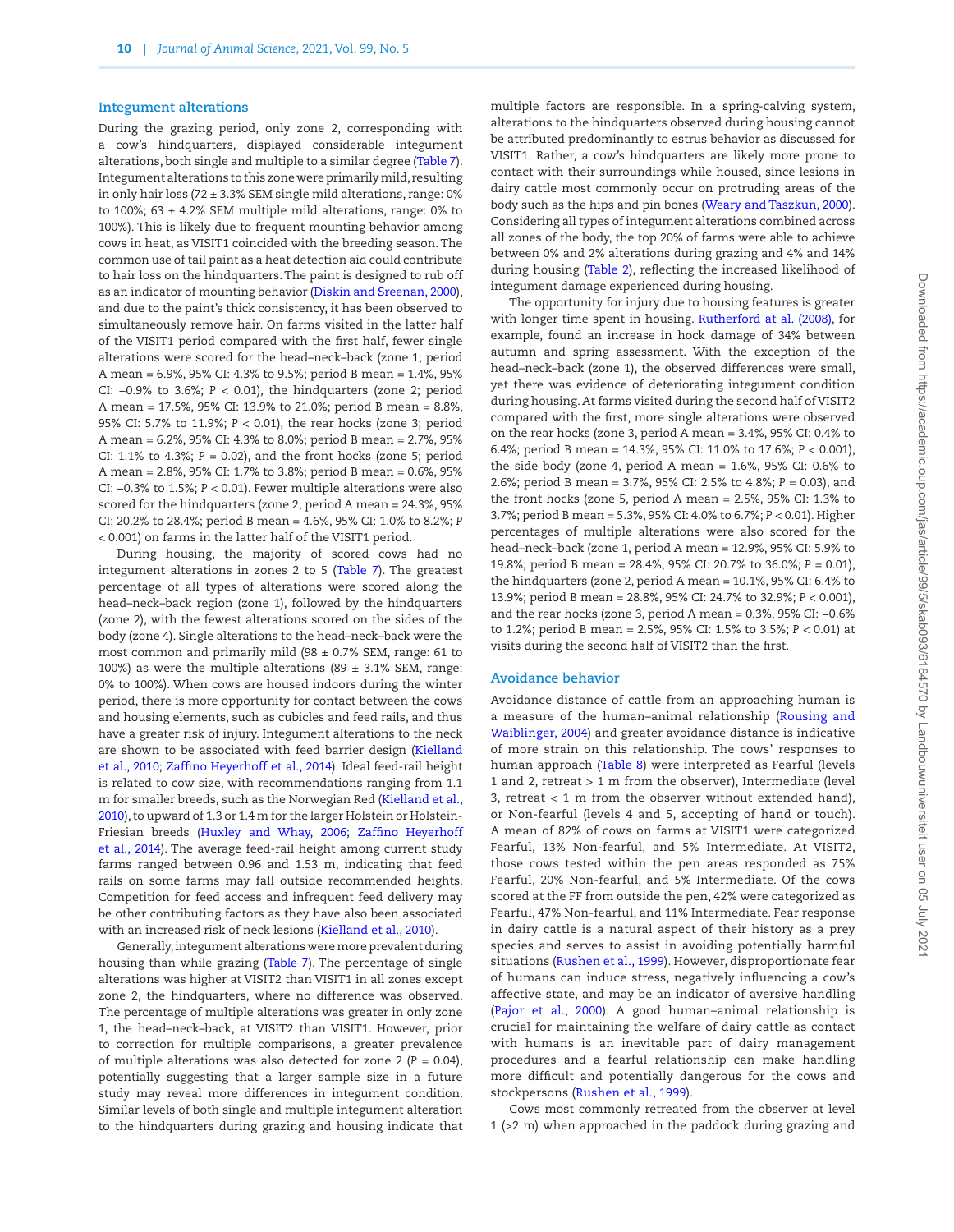<span id="page-10-0"></span>

|                                                                                                                                                                                                                     |         | Zone 1 <sup>2</sup> |                        |                                                             | Zone <sub>2</sub>                                       |                                                                                              |                                                                         | Zone <sub>3</sub> |                                                                                |                                            | Zone 4                                                        |                            |                                                                                                                                        | Zone <sub>5</sub>                                                     |                         |
|---------------------------------------------------------------------------------------------------------------------------------------------------------------------------------------------------------------------|---------|---------------------|------------------------|-------------------------------------------------------------|---------------------------------------------------------|----------------------------------------------------------------------------------------------|-------------------------------------------------------------------------|-------------------|--------------------------------------------------------------------------------|--------------------------------------------|---------------------------------------------------------------|----------------------------|----------------------------------------------------------------------------------------------------------------------------------------|-----------------------------------------------------------------------|-------------------------|
|                                                                                                                                                                                                                     | z       | S                   | Z                      | z                                                           | S                                                       | Z                                                                                            | z                                                                       | S                 | ⊠                                                                              | z                                          | S                                                             | ⊠                          | z                                                                                                                                      | S                                                                     | Z                       |
| Grazing                                                                                                                                                                                                             |         |                     |                        |                                                             |                                                         |                                                                                              |                                                                         |                   |                                                                                |                                            |                                                               |                            |                                                                                                                                        |                                                                       |                         |
| Mean %                                                                                                                                                                                                              | 95.1    | 3.8                 | 1.1                    |                                                             |                                                         |                                                                                              |                                                                         | 4.2               | 2.1                                                                            |                                            |                                                               |                            |                                                                                                                                        |                                                                       | 0.7                     |
| <b>SEM</b>                                                                                                                                                                                                          | 1.16    | 0.91                | 0.39                   | 74.4<br>2.36<br>2.90<br>29.7<br>69.7                        | $11.26$<br>$1.26$<br>$7.8$<br>$7.8$<br>$1.26$<br>$1.36$ | $13.73$<br>$1.73$<br>$0 4.6$<br>$0 5.7$<br>$0.6$<br>$16.6$                                   | $93.71$<br>$1.21$<br>$1.4$<br>$1.5$<br>$1.3$<br>$1.3$<br>$1.3$<br>$1.3$ | 0.63              | 0.84                                                                           | 98.6<br>0.3                                | $\begin{array}{c}\n 1 \\  0.21 \\  0.17 \\  0.6\n\end{array}$ | $3.21$<br>$0.21$<br>$0.9$  | 97.8<br>0.59                                                                                                                           | $1.5$<br>0.36                                                         | 0.28                    |
| Min                                                                                                                                                                                                                 | 43.6    |                     | $\circ$                |                                                             |                                                         |                                                                                              |                                                                         |                   |                                                                                | 84                                         |                                                               |                            | 99                                                                                                                                     |                                                                       |                         |
| Max                                                                                                                                                                                                                 | 100     | 52.7                | 28                     |                                                             |                                                         |                                                                                              |                                                                         | 0.33895           | $\frac{3}{2}$<br>$\frac{3}{2}$<br>$\frac{3}{2}$<br>$\frac{3}{2}$               |                                            |                                                               |                            |                                                                                                                                        | $\frac{2}{9}$ $\frac{2}{9}$ $\frac{8}{9}$ $\frac{8}{9}$ $\frac{2}{9}$ | $0.2$<br>$0.2$<br>$0.1$ |
| Median                                                                                                                                                                                                              | 98.3    | 1.5                 | $\circ$                |                                                             |                                                         |                                                                                              |                                                                         |                   |                                                                                | $\frac{100}{100}$                          |                                                               | $\circ$ $\circ$            | 100<br>100<br>96.6                                                                                                                     |                                                                       |                         |
| Lower 95% CI                                                                                                                                                                                                        | 92.8    | 2.0                 | $0.\overline{3}$       |                                                             |                                                         |                                                                                              |                                                                         |                   |                                                                                | 98                                         |                                                               |                            |                                                                                                                                        |                                                                       |                         |
| Upper 95% CI                                                                                                                                                                                                        | 97.4    | 5.6                 | 1.9                    | 79.1                                                        |                                                         |                                                                                              | 96.1                                                                    |                   | $3.\overline{8}$                                                               | 99.2                                       | 1.4                                                           | $0.\overline{9}$           | 99                                                                                                                                     |                                                                       | 1.3                     |
| Housed                                                                                                                                                                                                              |         |                     |                        |                                                             |                                                         |                                                                                              |                                                                         |                   |                                                                                |                                            |                                                               |                            |                                                                                                                                        |                                                                       |                         |
| Mean %                                                                                                                                                                                                              | 34.2    | 45.9                | 19.9                   |                                                             |                                                         |                                                                                              |                                                                         |                   |                                                                                |                                            |                                                               |                            | 94.7                                                                                                                                   |                                                                       | 1.5                     |
| SEM                                                                                                                                                                                                                 | 2.78    | 2.65                | 2.71                   | $678$<br>$0.5$<br>$0.5$<br>$0.5$<br>$0.5$<br>$0.5$<br>$0.5$ |                                                         |                                                                                              | 90.4<br>1.51<br>35.7<br>100                                             | 8.3<br>1.26<br>0  |                                                                                | 96.3<br>0.5<br>100<br>100                  | $2.5$<br>$0.4$                                                | 0.6<br>0.15                | $0.82$<br>51.4                                                                                                                         | $3.8$<br>0.47<br>0.47                                                 | 0.57                    |
| Min                                                                                                                                                                                                                 | $\circ$ | 5.1                 | $\circ$                |                                                             |                                                         |                                                                                              |                                                                         |                   |                                                                                |                                            |                                                               | $\circ$                    |                                                                                                                                        |                                                                       |                         |
| Max                                                                                                                                                                                                                 | 92.5    | 92                  | 92.9                   |                                                             |                                                         |                                                                                              |                                                                         | 58.9<br>4         |                                                                                |                                            |                                                               | 5.9                        | 100                                                                                                                                    |                                                                       |                         |
| Median                                                                                                                                                                                                              | 28.7    | 46.1                | $8.\overline{3}$       |                                                             |                                                         |                                                                                              |                                                                         |                   |                                                                                |                                            | $19.6$<br>$1.5$                                               | $\circ$                    |                                                                                                                                        | $2.2$<br>$2.9$                                                        | 0414                    |
| Lower 95% CI                                                                                                                                                                                                        | 28.7    | 40.6                | 14.5                   | 63.8                                                        | 13.74<br>0.02.13.14<br>14.14.14.15.14                   | $\begin{array}{cc}\n18.5 \\ 1.73 \\ 0 & 64.1 \\ 15.1 \\ 15.1 \\ 0.11^{\dagger}\n\end{array}$ | 95.1<br>87.4<br>93.4<br>0.22 <sup>+</sup>                               | 5.8               | $1.3$<br>$0.35$<br>$0.5$<br>$0.5$<br>$0.5$<br>$0.5$<br>$0.5$<br>$0.5$<br>$0.5$ | 98.1<br>95.8<br>97.8<br><0.01 <sup>#</sup> | $1.8$                                                         | 0.3                        | 97.1<br>93.1                                                                                                                           |                                                                       |                         |
| Upper 95% CI                                                                                                                                                                                                        | 39.7    | 51.2                | 25.3                   | 71.8                                                        |                                                         |                                                                                              |                                                                         | 10.8              |                                                                                |                                            | $3.\overline{3}$                                              | $0.9$<br>$0.26^{\ddagger}$ | 96.3                                                                                                                                   | 4.7                                                                   | $2.6$<br>0.40           |
| P-value <sup>3</sup> (grazing vs. housed)                                                                                                                                                                           | 50.001  | 50.001              | $< 0.001$ <sup>#</sup> | 0.13 <sup>†</sup>                                           | $1.0$ <sup>†</sup>                                      |                                                                                              |                                                                         | 0.05 <sup>†</sup> |                                                                                |                                            | 50.001                                                        |                            | 50.001                                                                                                                                 | 50.001                                                                |                         |
| Mean of 54 cows/farm (range: 33 to 76 cows/farm) scored at VISIT1 (grazing) and 52 cows/farm (range: 31 to 72 cows/farm) scored at VISIT2 (housed). Integument was scored on a total of 81 farms                    |         |                     |                        |                                                             |                                                         |                                                                                              |                                                                         |                   |                                                                                |                                            |                                                               |                            |                                                                                                                                        |                                                                       |                         |
| at VISIT1 and 82 farms at VISIT2.                                                                                                                                                                                   |         |                     |                        |                                                             |                                                         |                                                                                              |                                                                         |                   |                                                                                |                                            |                                                               |                            |                                                                                                                                        |                                                                       |                         |
| <sup>2</sup> One side of each scored cow was visually divided into five zones: 1) head-neck-back, 2) hindquarters; 3) lower rear legs; 4) flank, side, and udder; and 5) lower front legs. Each zone was scored for |         |                     |                        |                                                             |                                                         |                                                                                              |                                                                         |                   |                                                                                |                                            |                                                               |                            |                                                                                                                                        |                                                                       |                         |
| none (N), single (S), or multiple (M) areas of integument alteration.                                                                                                                                               |         |                     |                        |                                                             |                                                         |                                                                                              |                                                                         |                   |                                                                                |                                            |                                                               |                            |                                                                                                                                        |                                                                       |                         |
| <sup>3</sup> Bonferroni-corrected P-value for multiple comparisons of mean                                                                                                                                          |         |                     |                        |                                                             |                                                         |                                                                                              |                                                                         |                   |                                                                                |                                            |                                                               |                            | differences between VISIT1 and VISIT 2 (significant difference at P < 0.05). Tests were either paired t-tests for normally distributed |                                                                       |                         |
| variables (†) or Wilcoxon signed-rank tests for non-normally distributed variables (‡)                                                                                                                              |         |                     |                        |                                                             |                                                         |                                                                                              |                                                                         |                   |                                                                                |                                            |                                                               |                            |                                                                                                                                        |                                                                       |                         |

Table 7. Descriptive statistics and means comparison of integument alteration scores for all spring-calving, pasture-based study farms in southern Ireland during grazing (VISIT1) and when housed **Table 7.** Descriptive statistics and means comparison of integument alteration scores for all spring-calving, pasture-based study farms in southern Ireland during grazing (VISIT1) and when housed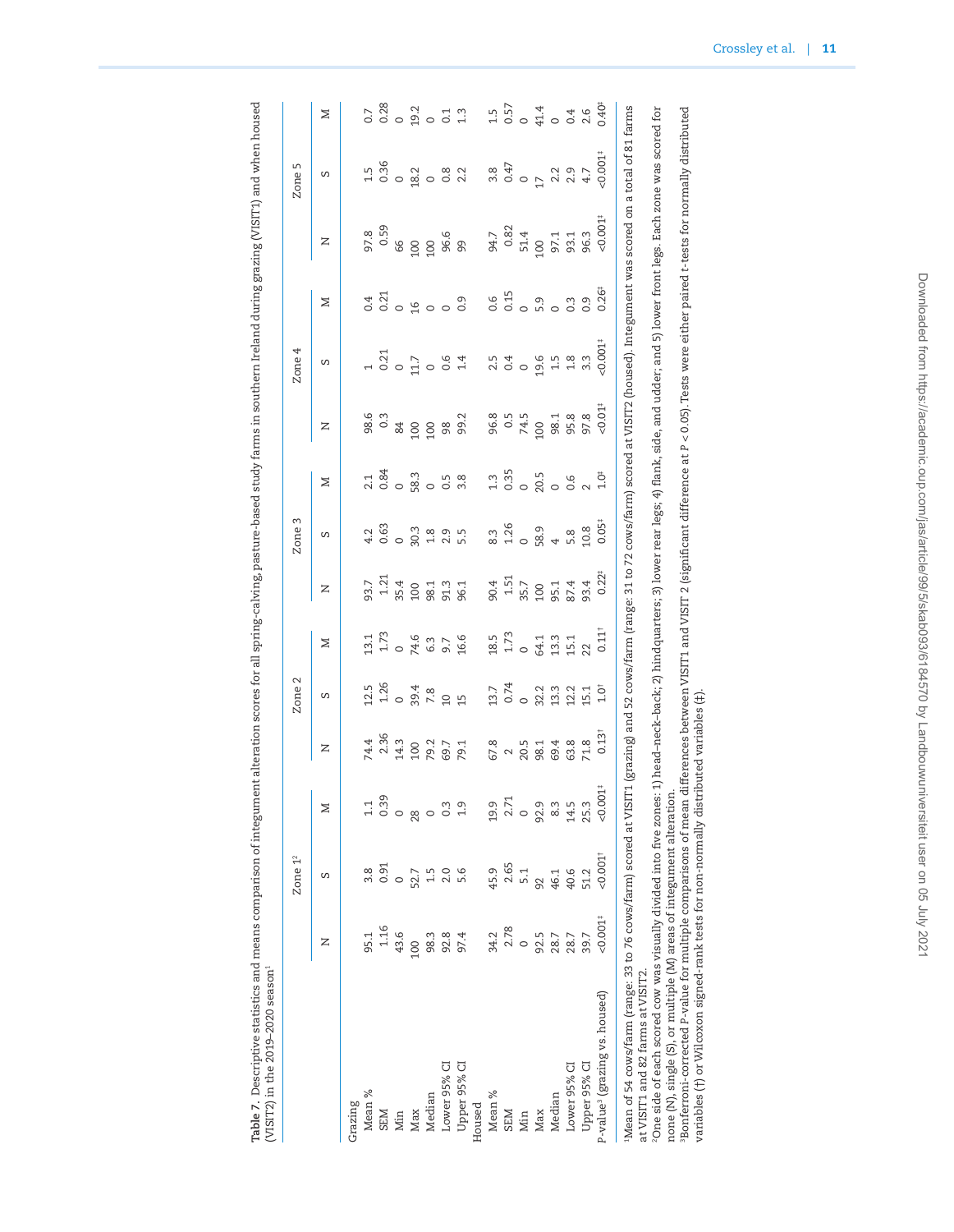|                                           |                        |                        | Response level <sup>2</sup> |                        |                        |
|-------------------------------------------|------------------------|------------------------|-----------------------------|------------------------|------------------------|
|                                           | $\mathbf{1}$           | 2                      | 3                           | $\overline{4}$         | 5                      |
| Grazing                                   |                        |                        |                             |                        |                        |
| Mean %                                    | 46                     | 36                     | 4.9                         | 5.3                    | 7.8                    |
| <b>SEM</b>                                | 2.25                   | 1.7                    | 0.48                        | 0.58                   | 0.83                   |
| Min                                       | 14.3                   | 12.2                   | $\mathbf 0$                 | $\mathsf{O}\xspace$    | $\mathsf{O}\xspace$    |
| Max                                       | 85.4                   | 66.7                   | 18.6                        | 20                     | 31.4                   |
| Median                                    | 45.6                   | 36.8                   | 4.1                         | 4.1                    | 5.9                    |
| Lower 95% CI                              | 41.5                   | 32.6                   | 3.9                         | 4.1                    | 6.1                    |
| Upper 95% CI                              | 50.5                   | 39.4                   | 5.8                         | 6.4                    | 9.5                    |
| Housed                                    |                        |                        |                             |                        |                        |
| Pen                                       |                        |                        |                             |                        |                        |
| Mean %                                    | 27.6                   | 47                     | 5.5                         | 6.6                    | 13.8                   |
| <b>SEM</b>                                | 2.12                   | 1.92                   | 0.75                        | 0.87                   | 1.4                    |
| Min                                       | $\mathbf{0}$           | 15.4                   | $\mathsf{O}\xspace$         | $\mathbf 0$            | $\mathsf{O}$           |
| Max                                       | 80.8                   | 100                    | 25                          | 40                     | 52.6                   |
| Median                                    | 23.6                   | 45                     | 3.9                         | 5.6                    | 12.1                   |
| Lower 95% CI                              | 23.4                   | 43.2                   | $\overline{4}$              | 4.8                    | 11                     |
| Upper 95% CI                              | 31.8                   | 50.8                   | $\overline{7}$              | 8.3                    | 16.6                   |
| Feed-face                                 |                        |                        |                             |                        |                        |
| Mean %                                    | 8.1                    | 33.5                   | 11.1                        | 19.8                   | 27.5                   |
| <b>SEM</b>                                | 1.1                    | 1.85                   | 1.03                        | 1.38                   | 1.67                   |
| Min                                       | $\mathbf{0}$           | $\mathbf 0$            | $\boldsymbol{0}$            | $\mathbf 0$            | 0                      |
| Max                                       | 35.7                   | 80                     | 36                          | 50                     | 65.2                   |
| Median                                    | 5                      | 32.1                   | 9.5                         | 18.8                   | 28.1                   |
| Lower 95% CI                              | 5.9                    | 29.8                   | 9.1                         | 17.1                   | 24.2                   |
| Upper 95% CI                              | 10.2                   | 37.2                   | 13.2                        | 22.6                   | 30.8                   |
| P-value <sup>3</sup> (grazing vs. housed) |                        |                        |                             |                        |                        |
| Pen                                       | $< 0.001$ <sup>+</sup> | $< 0.001$ <sup>+</sup> | $1.0^{+}$                   | $1.0^{+}$              | < 0.001                |
| Feed-face                                 | $< 0.001$ <sup>+</sup> | $1.0^{+}$              | $< 0.001$ <sup>+</sup>      | $< 0.001$ <sup>+</sup> | $< 0.001$ <sup>+</sup> |

<span id="page-11-0"></span>**Table 8.** Descriptive statistics and means comparison of avoidance behavior responses for spring-calving, pasture-based study farms in southern Ireland at the paddock during grazing (VISIT1) and inside the pen and at the feed-face when housed (VISIT2)<sup>1</sup>

1 Mean of 43 cows/farm (range: 30 to 54 cows/farm) scored at VISIT1 (grazing) and 44 cows/farm (range: 30 to 79 cows/farm) at VISIT2 (housed). Avoidance behavior data were available for a total of 68 farms at VISIT1 and 75 farms at VISIT2.

2 The five levels of avoidance behavior indicate distance of individual cows' retreat at: 1) >2 m from the observer, 2) within 1 to 2 m from the observer, 3) within 1 m from the observer but before extending hand, 4) accepting of hand but not touch, and 5) accepting of touch. 3 Bonferroni-corrected *P*-value for multiple comparisons of mean differences between VISIT1 and VISIT 2 (significant difference at *P* < 0.05). Tests were either paired *t*-tests for normally distributed variables (†) or Wilcoxon signed-rank tests for non-normally distributed variables (‡).

at level 2 (within 1 to 2 m) when indoors during housing, both of which were categorized as Fearful responses. However, the proportion of animals exhibiting Fearful responses was generally lower during housing than when grazing, potentially because reduced space prevented them from retreating, or potentially because of more frequent close contact with farm staff. Greater familiarity with a person or object is known to result in a reduced flight zone in cattle [\(Grandin, 2017\)](#page-13-32), and, during housing, cows are continually exposed to farm staff performing routine management, such as cleaning cubicles or delivering feed, resulting in greater familiarity over time. A positive human–animal relationship in cattle is built through continued experience of frequent, good quality interactions with stockpersons and reduction of aversive handling [\(Rushen](#page-13-30) [et al., 1999;](#page-13-30) [Rousing and Waiblinger, 2004](#page-13-7)). The top 20% of farms achieved Fearful category responses (levels 1 and 2 combined) in a maximum of 51% to 74% of the herd while grazing, which may serve as reasonable targets in pasture settings [\(Table 2](#page-5-0)). When cows were indoors, where there would be greater exposure to humans and cows were more likely to anticipate human interaction, the Fearful category response among the top 20% of study farms was lower at 33% to 60% when measured within the pen. This was further reduced to between 4% and 25% when measured at the FF. According to these benchmarks, we suggest that it should be considered unacceptable for any farms operating in this system to have more than approximately three-quarters of their herd retreat from humans at >1 m when grazing. Furthermore, when housed, it should be unacceptable to have more than two-thirds of the herd retreating at >1 m from humans within the pen or more than one-quarter of the herd at the FF.

There was a marked difference in the individual response levels when housed cows were scored from within the pen compared with when they were scored from the FF outside the pen. Overall, there was a lower percentage of level 1 responses at both the pen and the FF at VISIT2 than the paddock at VISIT1. Cows scored within the pen at VISIT2 displayed a higher percentage of level 2 and level 5 responses, and cows scored at the FF displayed a higher percentage of levels 3, 4, and 5 responses compared with VISIT1. [Windschnurer et al.](#page-14-12) [\(2008\)](#page-14-12) similarly found that cows were more often accepting of touch at the FF (41%) compared with within the pen (33%). It is possible that when feeding at the FF, the cows' natural fear response as a prey species [\(Rushen et al., 1999\)](#page-13-30) is reduced by the presence of the protective feed barrier between the cow and the observer, who may be seen as a threat. Additionally, research by [Waiblinger et al. \(2003\)](#page-14-13) found that, when tested at the feed rail, avoidance behavior was most correlated to the level of agonistic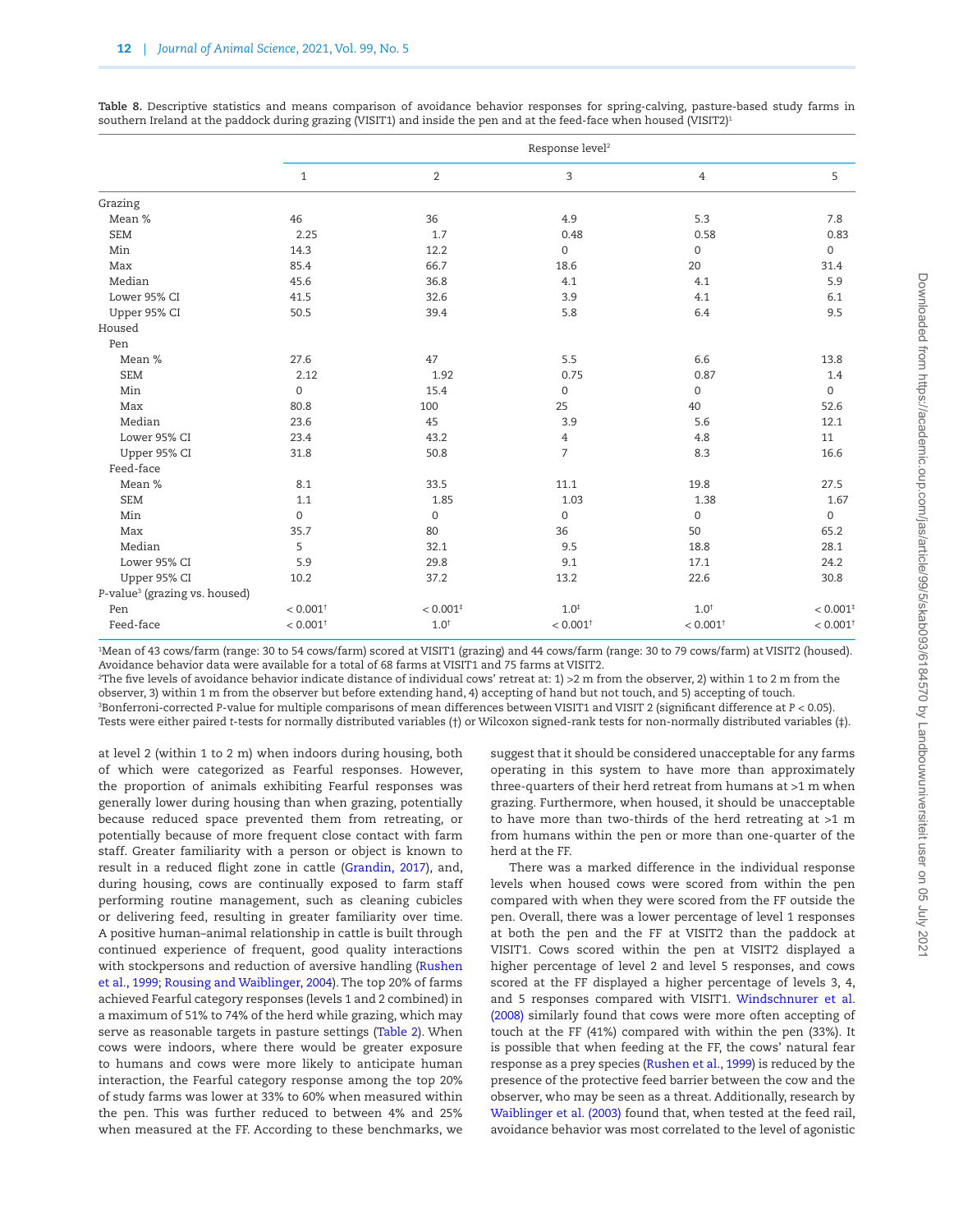social behavior. Thus, the lower fearful response to approach from outside the FF compared with within the pen could also be related to increased competition for feed access promoting greater agonistic interactions. In that case, the cows' reluctance to forfeit their position at the FF may be overcoming their fearful response.

# **Conclusions**

The aim of this study was to provide a descriptive, exploratory analysis of welfare indicators for a dairy production system where little large-scale data are available. Throughout both the grazing and housing periods, Irish dairy farms in this study performed favorably in the area of lameness control compared with other studies, met recommendations for body condition management, and displayed signs of good ocular health. There is opportunity for improvement in dairy cow welfare through increased monitoring of housing facilities for potential sources of integument damage to the hindquarters. Areas were also identified that would benefit from further research. The cause of elevated levels of nasal discharge observed throughout the lactation is yet unclear. Signs of preventable or prohibited tail injury indicate a need to examine the causes, potential solutions, and enforcement of existing regulations. Furthermore, investigation into the impact of the level of competition for feed access on farms during housing is needed, as it may be linked to achieving target BCS levels, the prevalence of integument alterations on the head–neck–back region, as well as avoidance behavior. Finally, the identified targets for welfare indicators within Irish spring-calving, pasture-based dairy systems may benefit future research and may be used as benchmarks in the determination of future on-farm management and policy decisions for improving the overall welfare of dairy cows.

# Acknowledgments

This research was supported by the Walsh Scholarships Programme and Dairy Research Ireland. We thank all farmers who participated in the study, allowing us access to their farms, herds, and data. We are also grateful to all the students and Teagasc staff who assisted with data collection and entry, particularly Anne Le Gall, David Fogarty, and Lorenzo Tognola.

# Conflict of interest statement

The authors declare no conflict of interest.

# Literature Cited

- <span id="page-12-5"></span>Agriculture and Horticulture Development Board. 2020a. Mobility score. Available from [https://projectblue.blob.](https://projectblue.blob.core.windows.net/media/Default/Dairy/Publications/Dairy Mobility Scoresheet_200427_WEB.pdf﻿) [core.windows.net/media/Default/Dairy/Publications/Dairy](https://projectblue.blob.core.windows.net/media/Default/Dairy/Publications/Dairy Mobility Scoresheet_200427_WEB.pdf﻿) [Mobility Scoresheet\\_200427\\_WEB.pdf](https://projectblue.blob.core.windows.net/media/Default/Dairy/Publications/Dairy Mobility Scoresheet_200427_WEB.pdf﻿). Accessed 2020.
- <span id="page-12-6"></span>Agriculture and Horticulture Development Board. 2020b. Body condition scoring (BCS). Available from [https://projectblue.](https://projectblue.blob.core.windows.net/media/Default/Dairy/Publications/BodyConditionFlowChart_WEB.pdf) [blob.core.windows.net/media/Default/Dairy/Publications/](https://projectblue.blob.core.windows.net/media/Default/Dairy/Publications/BodyConditionFlowChart_WEB.pdf) [BodyConditionFlowChart\\_WEB.pdf](https://projectblue.blob.core.windows.net/media/Default/Dairy/Publications/BodyConditionFlowChart_WEB.pdf). Accessed 2020.
- <span id="page-12-8"></span>Andreasen, S. N., P. Sandoe, and B. Forkman. 2014. Can animalbased welfare assessment be simplified ? A comparison of the Welfare Quality® protocol for dairy cattle and the simpler and less time-consuming protocol developed by the Danish Cattle Federation. *Anim. Welf*. **23**:81–94. doi:[10.7120/09627286.23.1.081](https://doi.org/10.7120/09627286.23.1.081)
- <span id="page-12-13"></span>Atkinson, O. 2016. Management of transition cows in dairy practice. *In Pract*. **38**:229–240. doi[:10.1136/inp.i1829](https://doi.org/10.1136/inp.i1829)
- <span id="page-12-15"></span>Banks, M. 1999. Living with IBR. *Holstein J*. **1**:1– 8. Available from [http://ww.w.ukcows.com/HolsteinUK/publicweb/Health](http://ww.w.ukcows.com/HolsteinUK/publicweb/Health%20Welfare/docs/Articles/1999/Living%20With%20IBR%20-%20Dr%20M%20Banks%201999.pdf) [Welfare/docs/Articles/1999/Living With IBR - Dr M Banks](http://ww.w.ukcows.com/HolsteinUK/publicweb/Health%20Welfare/docs/Articles/1999/Living%20With%20IBR%20-%20Dr%20M%20Banks%201999.pdf) [1999.pdf](http://ww.w.ukcows.com/HolsteinUK/publicweb/Health%20Welfare/docs/Articles/1999/Living%20With%20IBR%20-%20Dr%20M%20Banks%201999.pdf). Accessed 2020.
- <span id="page-12-10"></span>Bell, N. J., M. J. Bell, T. G. Knowles, H. R. Whay, D. J. Main, and A. J. Webster. 2009. The development, implementation and testing of a lameness control programme based on HACCP principles and designed for heifers on dairy farms. *Vet. J*. **180**:178–188. doi:[10.1016/j.tvjl.2008.05.020](https://doi.org/10.1016/j.tvjl.2008.05.020)
- <span id="page-12-11"></span>Bord Bia Irish Food Board. 2013. Sustainable dairy assurance scheme. Producer standard. Available from [https://www.](https://www.bordbia.ie/globalassets/bordbia.ie/farmers--growers/farmers/qas/document-libraries/sdas-pdfs/sdas-producertandard.pdf) [bordbia.ie/globalassets/bordbia.ie/farmers--growers/](https://www.bordbia.ie/globalassets/bordbia.ie/farmers--growers/farmers/qas/document-libraries/sdas-pdfs/sdas-producertandard.pdf) [farmers/qas/document-libraries/sdas-pdfs/sdas](https://www.bordbia.ie/globalassets/bordbia.ie/farmers--growers/farmers/qas/document-libraries/sdas-pdfs/sdas-producertandard.pdf)[producertandard.pdf.](https://www.bordbia.ie/globalassets/bordbia.ie/farmers--growers/farmers/qas/document-libraries/sdas-pdfs/sdas-producertandard.pdf) *Accessed August* 2020.
- <span id="page-12-9"></span>Borderas, T. F., B. Pawluczuk, A. M. de Passillé, and J. Rushen. 2004. Claw hardness of dairy cows: relationship to water content and claw lesions. *J. Dairy Sci*. **87**:2085–2093. doi[:10.3168/jds.](https://doi.org/10.3168/jds.S0022-0302(04)70026-0) [S0022-0302\(04\)70026-0](https://doi.org/10.3168/jds.S0022-0302(04)70026-0)
- <span id="page-12-17"></span>Bryan, M. A., S. N. Fruean, and P. Moono. 2019. Tail damage and tail scoring in NZ dairy cows – what is normal. *Newsl. Soc. Dairy Cattle Vet. New Zeal. Vet. Assoc*. **36**:10–11.
- <span id="page-12-2"></span>Burow, E., T. Rousing, P. T. Thomsen, N. D. Otten, and J. T. Sørensen. 2013. Effect of grazing on the cow welfare of dairy herds evaluated by a multidimensional welfare index. *Animal* **7**:834–842. doi:[10.1017/S1751731112002297](https://doi.org/10.1017/S1751731112002297)
- <span id="page-12-7"></span>Butler, S. 2016. Dairy cow reproduction. In: Moore, M., editor. *Teagasc Dairy Manual. Oak Park, Carlow, Ireland: Teagasc;* p. 249– 258. Available from [https://www.teagasc.ie/media/website/](https://www.teagasc.ie/media/website/publications/2016/Dairy-Manual-Section7.pdf) [publications/2016/Dairy-Manual-Section7.pdf.](https://www.teagasc.ie/media/website/publications/2016/Dairy-Manual-Section7.pdf) Accessed 2020.
- <span id="page-12-1"></span>Casey, K. D., J. R. Bicudo, D. R. Schmidt, A. Singh, S. W. Gay, R. S. Gates, L. D. Jacobson, and S. J. Hoff. 2006. Air quality and emissions from livestock and poultry production/waste management systems. In: Rice, J. M., F. F. Caldwell, and F. J. Humenik, editors. *Animal agriculture and the environment: National Center for Manure and Animal Waste Management White Papers. Vol. 44*. St. Joseph, MI: American Society of Agricultural and Biological Engineers; p. 1–40.
- <span id="page-12-4"></span>Central Statistics Office. 2020. Crops and livestock survey June final results. Available from [https://www.cso.ie/en/](https://www.cso.ie/en/releasesandpublications/er/clsjf/cropsandlivestocksurveyjunefinal2019/. Accessed 2020) [releasesandpublications/er/clsjf/cropsandlivestocksurveyjun](https://www.cso.ie/en/releasesandpublications/er/clsjf/cropsandlivestocksurveyjunefinal2019/. Accessed 2020) [efinal2019/](https://www.cso.ie/en/releasesandpublications/er/clsjf/cropsandlivestocksurveyjunefinal2019/. Accessed 2020). Accessed 2020.
- <span id="page-12-12"></span>Coleman, J., K. M. Pierce, D. P. Berry, A. Brennan, and B. Horan. 2009. The influence of genetic selection and feed system on the reproductive performance of spring-calving dairy cows within future pasture-based production systems. *J. Dairy Sci*. **92**:5258–5269. doi:[10.3168/jds.2009-2108](https://doi.org/10.3168/jds.2009-2108)
- <span id="page-12-14"></span>Cook, N. B., and K. V. Nordlund. 2009. The influence of the environment on dairy cow behavior, claw health and herd lameness dynamics. *Vet. J*. **179**:360–369. doi:[10.1016/j.](https://doi.org/10.1016/j.tvjl.2007.09.016) [tvjl.2007.09.016](https://doi.org/10.1016/j.tvjl.2007.09.016)
- <span id="page-12-0"></span>Cook, N. B., K. V. Nordlund, and G. R. Oetzel. 2004. Environmental influences on claw horn lesions associated with laminitis and sub-acute ruminal acidosis (SARA) in dairy cows. *J. Dairy Sci*. **87**:1–18. doi[:10.3168/jds.S0022-0302\(04\)70059-4](https://doi.org/10.3168/jds.S0022-0302(04)70059-4)
- <span id="page-12-16"></span>DairyNZ. 2020. Every cow has a tail to tell. Available from [https://](https://www.dairynz.co.nz/media/5793347/every-cow-has-a-tail-to-tell-a4-resource-web-dnz2101.pdf) [www.dairynz.co.nz/media/5793347/every-cow-has-a-tail-to](https://www.dairynz.co.nz/media/5793347/every-cow-has-a-tail-to-tell-a4-resource-web-dnz2101.pdf)[tell-a4-resource-web-dnz2101.pdf.](https://www.dairynz.co.nz/media/5793347/every-cow-has-a-tail-to-tell-a4-resource-web-dnz2101.pdf) Accessed August 2020.
- <span id="page-12-18"></span>Diskin, M. G., and J. M. Sreenan. 2000. Expression and detection of oestrus in cattle. *Reprod. Nutr. Dev*. **40**:481–491. doi[:10.1051/](https://doi.org/10.1051/rnd:2000112) [rnd:2000112](https://doi.org/10.1051/rnd:2000112)
- <span id="page-12-3"></span>Donnellan, T., B. Moran, J. Lennon, and E. Dillon. 2020. Teagasc national farm survey 2019 preliminary results. Agricultural Economics and Farm Surveys Department, Rural Economy Development Programme, Teagasc. Available from [https://](https://www.teagasc.ie/media/website/publications/2020/TeagascNFS2019-Preliminary-Results.pdf) [www.teagasc.ie/media/website/publications/2020/](https://www.teagasc.ie/media/website/publications/2020/TeagascNFS2019-Preliminary-Results.pdf) [TeagascNFS2019-Preliminary-Results.pdf](https://www.teagasc.ie/media/website/publications/2020/TeagascNFS2019-Preliminary-Results.pdf). Accessed 2020.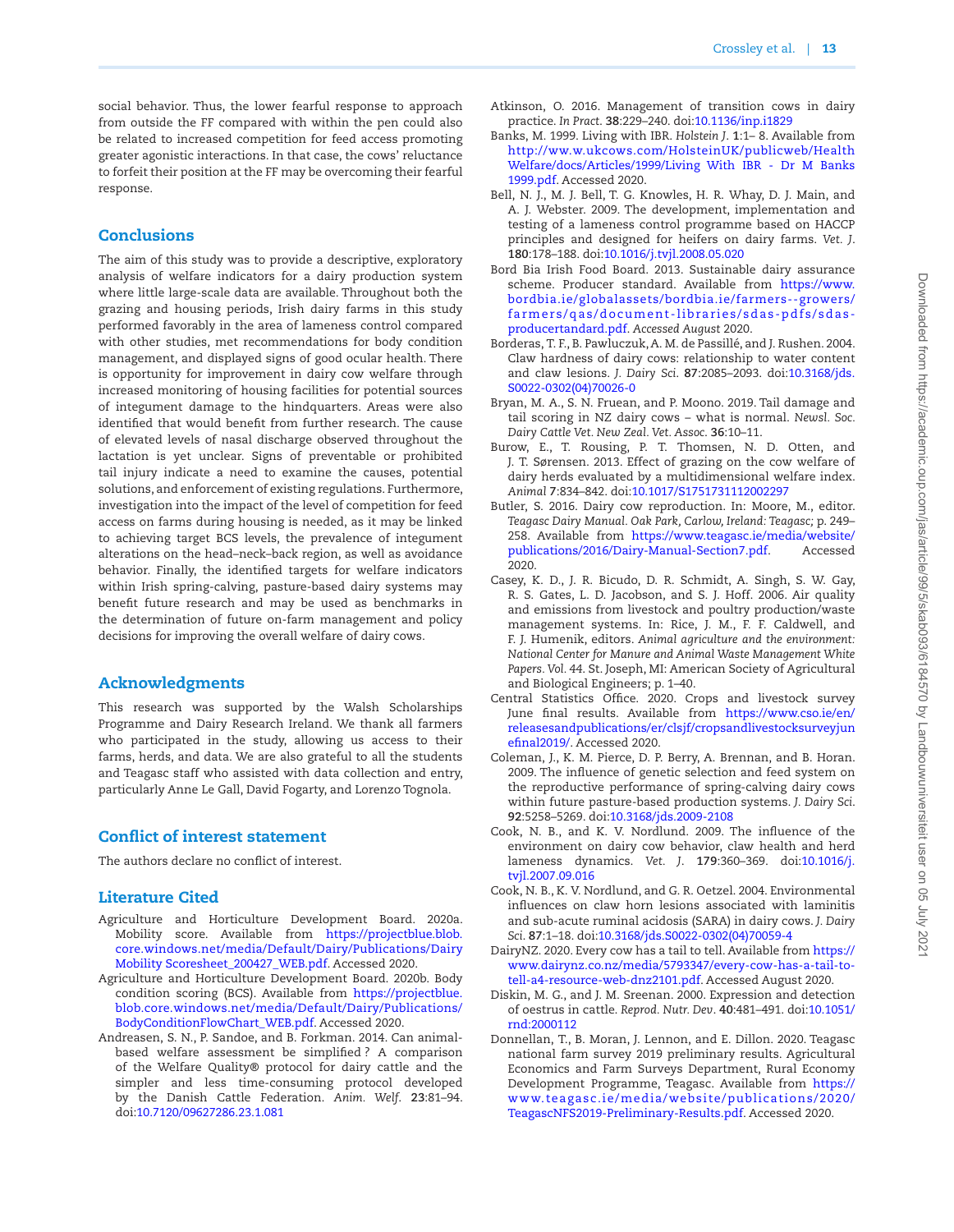- <span id="page-13-19"></span>Farm Animal Welfare Advisory Council. 2018. Animal welfare guidelines for dairy herds. Available from [https://eur-lex.](https://eur-lex.europa.eu/legal-content/PT/TXT/PDF/?uri=CELEX:32016R0679&from=PT%0Ahttp://eur-lex.europa.eu/LexUriServ/LexUriServ.do?uri=CELEX:52012PC0011:pt:NOT) [europa.eu/legal-content/PT/TXT/PDF/?uri=CELEX:32016R](https://eur-lex.europa.eu/legal-content/PT/TXT/PDF/?uri=CELEX:32016R0679&from=PT%0Ahttp://eur-lex.europa.eu/LexUriServ/LexUriServ.do?uri=CELEX:52012PC0011:pt:NOT) [0679&from=PT%0Ahttp://eur-lex.europa.eu/LexUriServ/](https://eur-lex.europa.eu/legal-content/PT/TXT/PDF/?uri=CELEX:32016R0679&from=PT%0Ahttp://eur-lex.europa.eu/LexUriServ/LexUriServ.do?uri=CELEX:52012PC0011:pt:NOT) [LexUriServ.do?uri=CELEX:52012PC0011:pt:NOT](https://eur-lex.europa.eu/legal-content/PT/TXT/PDF/?uri=CELEX:32016R0679&from=PT%0Ahttp://eur-lex.europa.eu/LexUriServ/LexUriServ.do?uri=CELEX:52012PC0011:pt:NOT). Accessed August 2020.
- <span id="page-13-0"></span>Fraser, D. 2008. Understanding animal welfare. *Acta Vet. Scand*. **50**:1–7. doi:[10.1186/1751-0147-50-S1-S1](https://doi.org/10.1186/1751-0147-50-S1-S1)
- <span id="page-13-23"></span>GEA. 2019. Keep cow tails clean and safe in your automated alley scraper system. Progressive Dairy. Available from [https://](https://www.progressivedairy.com/topics/manure/keep-cow-tails-clean-and-safe-in-your-automated-alley-scraper-system) [www.progressivedairy.com/topics/manure/keep-cow-tails](https://www.progressivedairy.com/topics/manure/keep-cow-tails-clean-and-safe-in-your-automated-alley-scraper-system)[clean-and-safe-in-your-automated-alley-scraper-system](https://www.progressivedairy.com/topics/manure/keep-cow-tails-clean-and-safe-in-your-automated-alley-scraper-system). Accessed August 2020.
- <span id="page-13-18"></span>Gearhart, M. A., C. R. Curtis, H. N. Erb, R. D. Smith, C. J. Sniffen, L. E. Chase, and M. D. Cooper. 1990. Relationship of changes in condition score to cow health in Holsteins. *J. Dairy Sci*. **73**:3132–3140. doi:[10.3168/jds.S0022-0302\(90\)79002-9](https://doi.org/10.3168/jds.S0022-0302(90)79002-9)
- <span id="page-13-32"></span>Grandin, T. 2017. On-farm conditions that compromise animal welfare that can be monitored at the slaughter plant. *Meat Sci*. **132**:52–58. doi:[10.1016/j.meatsci.2017.05.004](https://doi.org/10.1016/j.meatsci.2017.05.004)
- <span id="page-13-20"></span>Grant, R. J., and L. F. Ferraretto. 2018. Silage Review : Silage feeding management : silage characteristics and dairy cow feeding behavior. *J. Dairy Sci*. **101**:4111–4121. doi[:10.3168/](https://doi.org/10.3168/jds.2017-13729) [jds.2017-13729](https://doi.org/10.3168/jds.2017-13729)
- <span id="page-13-13"></span>Haskell, M. J., L. J. Rennie, V. A. Bowell, M. J. Bell, and A. B. Lawrence. 2006. Housing system, milk production, and zero-grazing effects on lameness and leg injury in dairy cows. *J. Dairy Sci*. **89**:4259–4266. doi:[10.3168/jds.S0022-0302\(06\)72472-9](https://doi.org/10.3168/jds.S0022-0302(06)72472-9)
- <span id="page-13-6"></span>Hennessy, T., and B. Moran. 2015. *Teagasc national farm survey 2014 results*. Agricultural Economics and Farm Surveys Department, Rural Economy Development Programme, Teagasc. Athenry, Co. Galway. Available from [https://www.](https://www.teagasc.ie/media/website/publications/2015/NFS2014_final_report.pdf) [teagasc.ie/media/website/publications/2015/NFS2014\\_final\\_](https://www.teagasc.ie/media/website/publications/2015/NFS2014_final_report.pdf) [report.pdf.](https://www.teagasc.ie/media/website/publications/2015/NFS2014_final_report.pdf) Accessed 2020.
- <span id="page-13-28"></span>Huxley, J., and H. R. Whay. 2006. Cow based assessments. Part 3: Locomotion scoring, claw overgrowth and injuries associated with farm furniture. *UK Vet. Livest*. **11**:51–56. doi:[10.1111/j.2044-3870.2006.tb00048.x](https://doi.org/10.1111/j.2044-3870.2006.tb00048.x)
- <span id="page-13-9"></span>Kaurivi, Y. B., R. Hickson, R. Laven, T. Parkinson, and K. Stafford. 2020. Developing an animal welfare assessment protocol for cows in extensive beef cow-calf systems in New Zealand. Part 2: Categorisation and scoring of welfare assessment measures. *Animals* **10**:1–19. doi[:10.3390/ani10091592](https://doi.org/10.3390/ani10091592)
- <span id="page-13-10"></span>von Keyserlingk, M. A., A. Barrientos, K. Ito, E. Galo, and D. M. Weary. 2012. Benchmarking cow comfort on North American freestall dairies: lameness, leg injuries, lying time, facility design, and management for high-producing Holstein dairy cows. *J. Dairy Sci*. **95**:7399–7408. doi[:10.3168/](https://doi.org/10.3168/jds.2012-5807) [jds.2012-5807](https://doi.org/10.3168/jds.2012-5807)
- <span id="page-13-17"></span>von Keyserlingk, M. A. G., J. Rushen, A. M. de Passillé, and D. M. Weary. 2009. Invited Review: The welfare of dairy cattle key concepts and the role of science. *J. Dairy Sci*. **92**:4101–4111. doi:[10.3168/jds.2009-2326](https://doi.org/10.3168/jds.2009-2326)
- <span id="page-13-27"></span>Kielland, C., K. E. Bøe, A. J. Zanella, and O. Østerås. 2010. Risk factors for skin lesions on the necks of Norwegian dairy cows. *J. Dairy Sci*. **93**:3979–3989. doi:[10.3168/jds.2009-2909](https://doi.org/10.3168/jds.2009-2909)
- <span id="page-13-4"></span>Kondo, S., J. Sekine, M. Okubo, and Y. Asahida. 1989. The effect of group size and space allowance on the agonistic and spacing behavior of cattle. *Appl. Anim. Behav. Sci*. **24**:127–135. doi:[10.1016/0168-1591\(89\)90040-3](https://doi.org/10.1016/0168-1591(89)90040-3)
- <span id="page-13-25"></span>Laven, R. A., and M. C. Jermy. 2020. Measuring the torque required to cause vertebral dislocation in cattle tails. *N. Z. Vet. J*. **68**:107–111. doi:[10.1080/00480169.2019.1685019](https://doi.org/10.1080/00480169.2019.1685019)
- <span id="page-13-21"></span>Leonardi, C., and L. E. Armentano. 2003. Effect of quantity, quality, and length of alfalfa hay on selective consumption by dairy cows. *J. Dairy Sci*. **86**:557–564. doi[:10.3168/jds.](https://doi.org/10.3168/jds.S0022-0302(03)73634-0) [S0022-0302\(03\)73634-0](https://doi.org/10.3168/jds.S0022-0302(03)73634-0)
- <span id="page-13-8"></span>Main, D. C. J., S. Mullan, C. Atkinson, M. Cooper, J. H. M. Wrathall, and H. J. Blokhuis. 2014. Best practice framework for animal

welfare certification schemes. *Trends Food Sci. Technol*. **37**:127– 136. doi[:10.1016/j.tifs.2014.03.009](https://doi.org/10.1016/j.tifs.2014.03.009)

- <span id="page-13-2"></span>Mee, J. F. 2012. Reproductive issues arising from different management systems in the dairy industry. *Reprod. Domest. Anim*. **47**(Suppl 5):42–50. doi[:10.1111/j.1439-0531.2012.02107.x](https://doi.org/10.1111/j.1439-0531.2012.02107.x)
- <span id="page-13-16"></span>Mee, J. F., and L. A. Boyle. 2020. Assessing whether dairy cow welfare is "better" in pasture-based than in confinementbased management systems. *N. Z. Vet. J*. **68**:168–177. doi[:10.10](https://doi.org/10.1080/00480169.2020.1721034) [80/00480169.2020.1721034](https://doi.org/10.1080/00480169.2020.1721034)
- <span id="page-13-15"></span>O′Connor, A. H., E. A. M. Bokkers, I. J. M. de Boer, H. Hogeveen, R. Sayers, N. Byrne, E. Ruelle, and L. Shalloo. 2019. Associating cow characteristics with mobility scores in pasturebased dairy cows. *J. Dairy Sci*. **102**:8332–8342. doi[:10.3168/](https://doi.org/10.3168/jds.2018-15719) [jds.2018-15719](https://doi.org/10.3168/jds.2018-15719)
- <span id="page-13-3"></span>O′Driscoll, K., L. Boyle, P. French, and A. Hanlon. 2008. The effect of out-wintering pad design on hoof health and locomotion score of dairy cows. *J. Dairy Sci*. **91**:544–553. doi[:10.3168/](https://doi.org/10.3168/jds.2007-0667) [jds.2007-0667](https://doi.org/10.3168/jds.2007-0667)
- <span id="page-13-1"></span>Olmos, G., L. Boyle, A. Hanlon, J. Patton, J. J. Murphy, and J. F. Mee. 2009. Hoof disorders, locomotion ability and lying times of cubicle-housed compared to pasture-based dairy cows. *Livest. Sci*. **125**:199–207. doi[:10.1016/j.livsci.2009.04.009](https://doi.org/10.1016/j.livsci.2009.04.009)
- <span id="page-13-31"></span>Pajor, E. A., J. Rushen, and A. M. de Passillé. 2000. Aversion learning techniques to evaluate dairy cattle handling practices. *Appl. Anim. Behav. Sci*. **69**:89–102. doi:[10.1016/](https://doi.org/10.1016/s0168-1591(00)00119-2) [s0168-1591\(00\)00119-2](https://doi.org/10.1016/s0168-1591(00)00119-2)
- <span id="page-13-22"></span>Reiten, M., T. Rousing, P. T. Thomsen, N. D. Otten, B. Forkman, H. Houe, J. T. Sørensen, and M. K. Kirchner. 2018. Mortality, diarrhea and respiratory disease in Danish dairy heifer calves: effect of production system and season. *Prev. Vet. Med*. **155**:21–26. doi[:10.1016/j.prevetmed.2018.04.007](https://doi.org/10.1016/j.prevetmed.2018.04.007)
- <span id="page-13-7"></span>Rousing, T., and S. Waiblinger. 2004. Evaluation of on-farm methods for testing the human-animal relationship in dairy herds with cubicle loose housing systems – test-retest and inter-observer reliability and consistency to familiarity of test person. *Appl. Anim. Behav. Sci*. **85**:215–231. doi:[10.1016/j.](https://doi.org/10.1016/j.applanim.2003.09.014) [applanim.2003.09.014](https://doi.org/10.1016/j.applanim.2003.09.014)
- <span id="page-13-11"></span>Rushen, J., E. Pombourcq, and A. M. de Passillé. 2007. Validation of two measures of lameness in dairy cows. *Appl. Anim. Behav. Sci*. **106**:173–177. doi[:10.1016/j.applanim.2006.07.001](https://doi.org/10.1016/j.applanim.2006.07.001)
- <span id="page-13-30"></span>Rushen, J., A. A. Taylor, and A. M. de Passille. 1999. Domestic animals' fear of humans and its effect on their welfare. *Appl. Anim. Behav. Sci*. **65**:285–303. doi[:10.1016/](https://doi.org/10.1016/S0168-1591(99)00089-1) [S0168-1591\(99\)00089-1](https://doi.org/10.1016/S0168-1591(99)00089-1)
- <span id="page-13-29"></span>Rutherford, K. M. D., F. M. Langford, M. C. Jack, L. Sherwood, A. B. Lawrence, and M. J. Haskell. 2008. Hock injury prevalence and associated risk factors on organic and non-organic dairy farms in the UK. *J. Dairy Sci*. **91**:2265–2274. doi[:10.3168/](https://doi.org/10.3168/jds.2007-0847) [jds.2007-0847](https://doi.org/10.3168/jds.2007-0847)
- <span id="page-13-14"></span>Rutherford, K. M., F. M. Langford, M. C. Jack, L. Sherwood, A. B. Lawrence, and M. J. Haskell. 2009. Lameness prevalence and risk factors in organic and non-organic dairy herds in the United Kingdom. *Vet. J*. **180**:95–105. doi:[10.1016/j.](https://doi.org/10.1016/j.tvjl.2008.03.015) [tvjl.2008.03.015](https://doi.org/10.1016/j.tvjl.2008.03.015)
- <span id="page-13-12"></span>Somers, J. R., J. Huxley, I. Lorenz, M. L. Doherty, and L. O′Grady. 2015. Effect of lameness before and during the breeding season on fertility in 10 pasture based Irish dairy herds. *Ir. Vet. J*. **68**: 14. doi[:10.1186/s13620-015-0043-4](https://doi.org/10.AMD0/-0075.r0251//04//323)
- <span id="page-13-24"></span>Sutherland, M. A., and C. B. Tucker. 2011. The long and short of it: a review of tail docking in farm animals. *Appl. Anim. Behav. Sci*. **135**:179–191. doi:[10.1016/j.applanim.2011.10.015](https://doi.org/10.1016/j.applanim.2011.10.015)
- <span id="page-13-5"></span>Teagasc. 2019. *National farm survey dairy enterprise factsheet 2018*. Agricultural Economics and Farm Surveys Department, Teagasc. Athenry, Co. Galway. Available from [https://www.teagasc.ie/media/website/publications/2019/](https://www.teagasc.ie/media/website/publications/2019/NFS2018DairyFactsheetfinal.pdf) [NFS2018DairyFactsheetfinal.pdf.](https://www.teagasc.ie/media/website/publications/2019/NFS2018DairyFactsheetfinal.pdf) Accessed 2020.
- <span id="page-13-26"></span>Tucker, C. B., D. Fraser, and D. *M. Weary*. 2001. Tail docking dairy cattle : effects on cow cleanliness and udder health. J. Dairy Sci. **84**:84–87. doi:[10.3168/jds.S0022-0302\(01\)74455-4](https://doi.org/10.3168/jds.S0022-0302(01)74455-4)